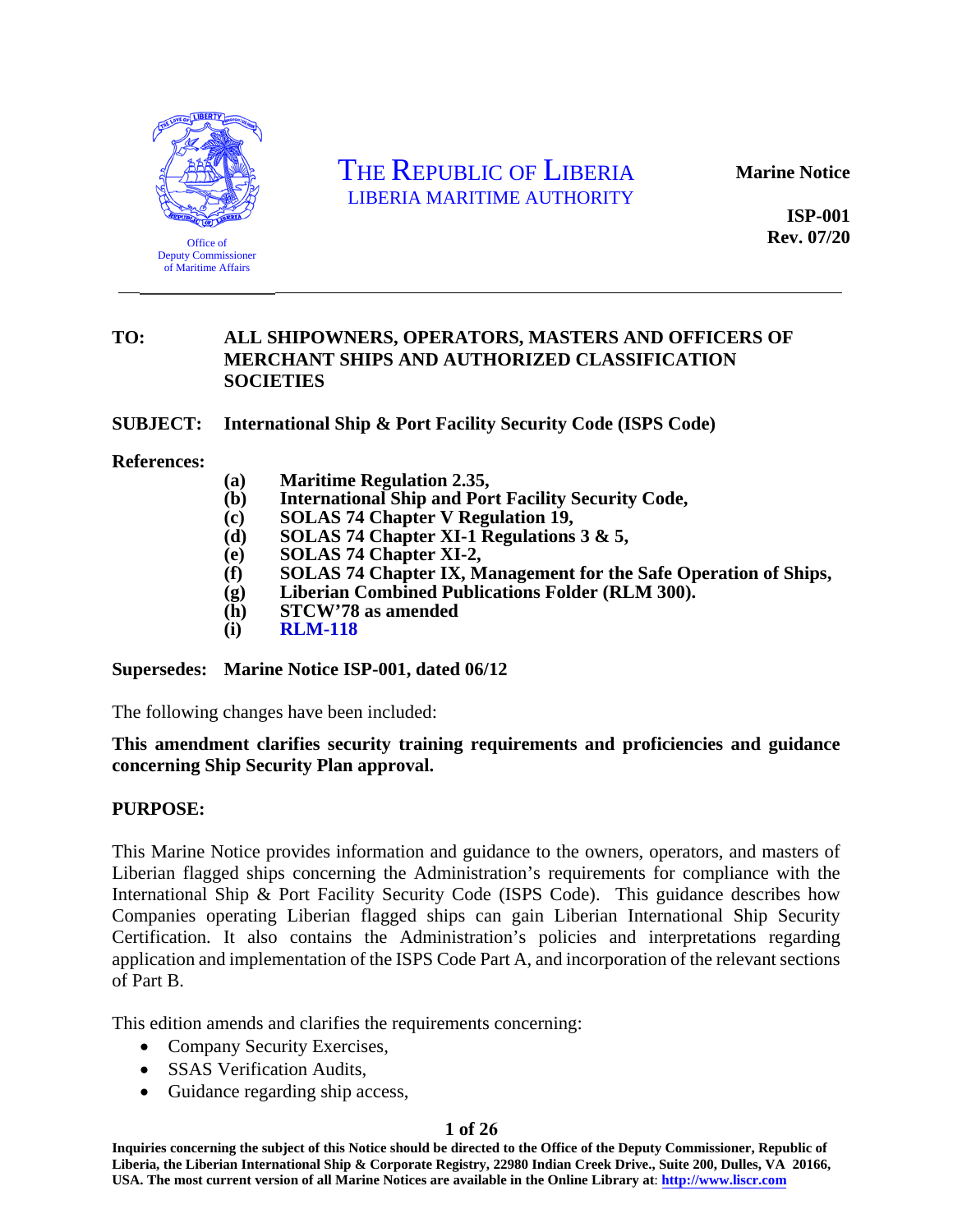- Notification of the Administration after normal work hours, and
- Submitting Security Plans and Amendments for approval.

The Administration requires that the Liberian flag vessels be in compliance with International Ship and Port Security Code and the guidance provided in the following IMO circulars:

- **[MSC/Circ.1132](https://www.liscr.com/sites/default/files/liscr_imo_resolutions/MSC.Circ_.1132%20-%20SOLAS%20CHAPTER%20XI-2%20AND%20THE%20ISPS%20CODE.pdf)**: "Guidance related to the implementation of SOLAS Chapter XI-2 and the ISPS Code."
- **[MSC/Circ.1156](https://www.liscr.com/sites/default/files/liscr_imo_resolutions/MSC.Circ_.1156%20-%20SOLAS%20CHAPTER%20XI-2%20AND%20THE%20ISPS%20CODE%20APPLY%20.pdf)**: "Guidance on the Access of Public Authorities, Emergency Response Services and pilots on board ships to which SOLAS Chapter XI-2 and the ISPS Code apply."
	- o The contact information for the Public Authorities in various countries is available via IMO GISIS, which may be accessed following the guidance provided in part 7 of this Marine Notice.

The following is a list of the Marine Notices starting with ISP:

- ISP-001 International Ship & Port Facility Security Code (ISPS Code)
- **[ISP-002](https://www.liscr.com/sites/default/files/online_library/ISP-002_Rev.06-12.pdf)** Continuous Synopsis Record (CSR)
- **[ISP-003](https://www.liscr.com/sites/default/files/online_library/ISP-003_Rev.04-20.pdf)** Long Range Identification and Tracking of Ships (LRIT)
- **[ISP-004](https://www.liscr.com/sites/default/files/online_library/ISP-004_11-13_NEW.pdf)** Stowaways

The Liberian National Requirements are not intended to be all-inclusive or to prohibit a Company from incorporating procedures, processes or other items that go beyond the ISPS Code, when developing or implementing the Ship's Security Program on board their vessels. Questions regarding the ISPS Code should be sent to:

> Office of the Deputy Commissioner of Maritime Affairs, Republic of Liberia, Attn: Maritime Security Department 22980 Indian Creek Drive, Dulles, Virginia 20166, USA Tel: 703.790.3434 Fax: 703.790.5655 Email: security@liscr.com

- **1.0 APPLICABILITY:** This Notice is applicable to the following Liberian flagged ships engaged on international voyages:
	- Passenger ships, including high-speed passenger craft,
	- Cargo Ships, including high speed craft, of 500 gross tonnage and upwards; and
	- Self Propelled Mobile Offshore Drilling Units.

Where applicable specific equipment requirements for specific classes or types of ships are spelled out elsewhere in these instructions.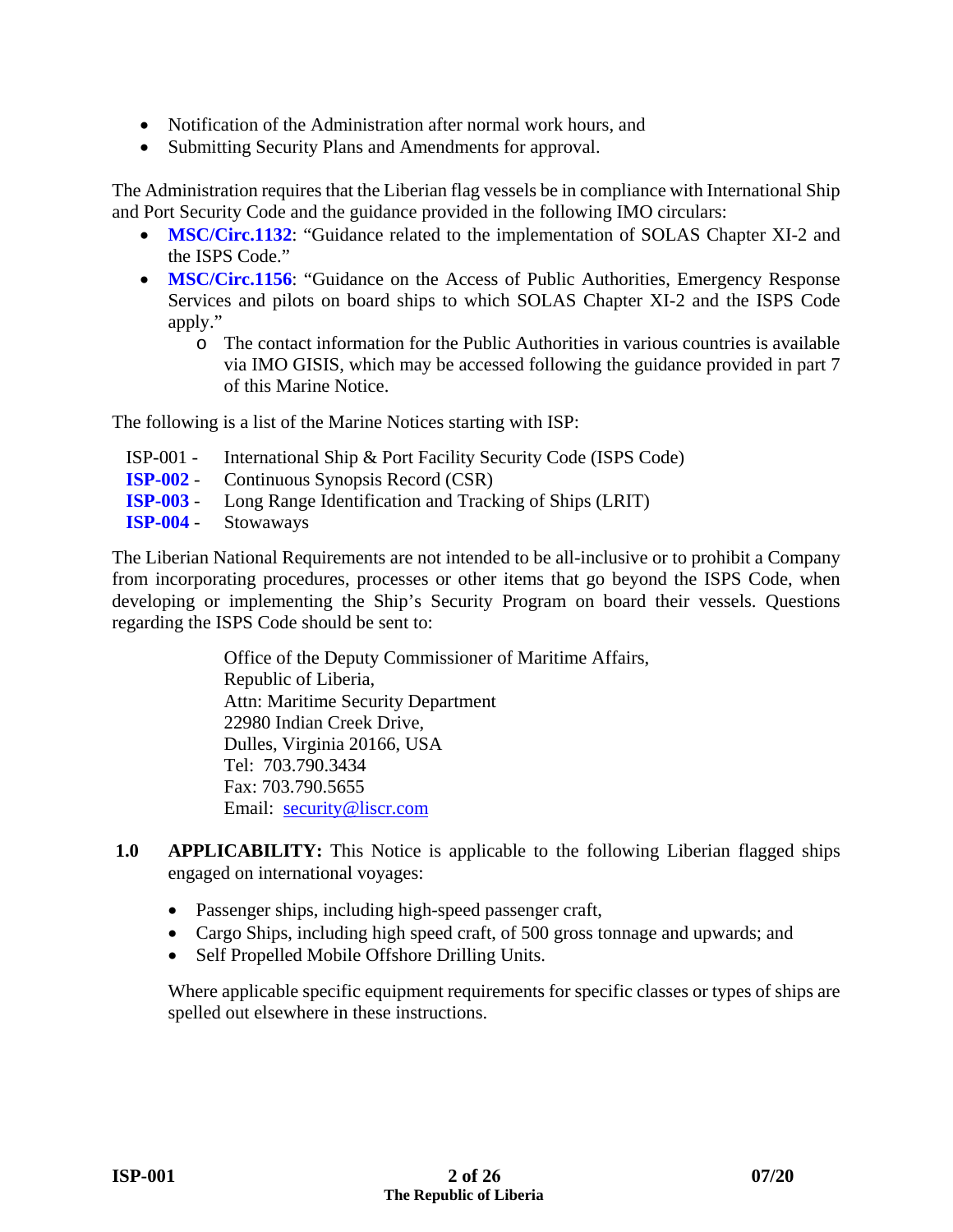#### **2.0 DEFINITIONS:**

Definitions have been taken from the ISPS Code Part A, Paragraph 2 and SOLAS Chapter XI-2, Regulation 1. Where necessary, Liberian National interpretations have been added in *italics*.

2.1 Administration:

The Office of Deputy Commissioner of Maritime Affairs of the Republic of Liberia.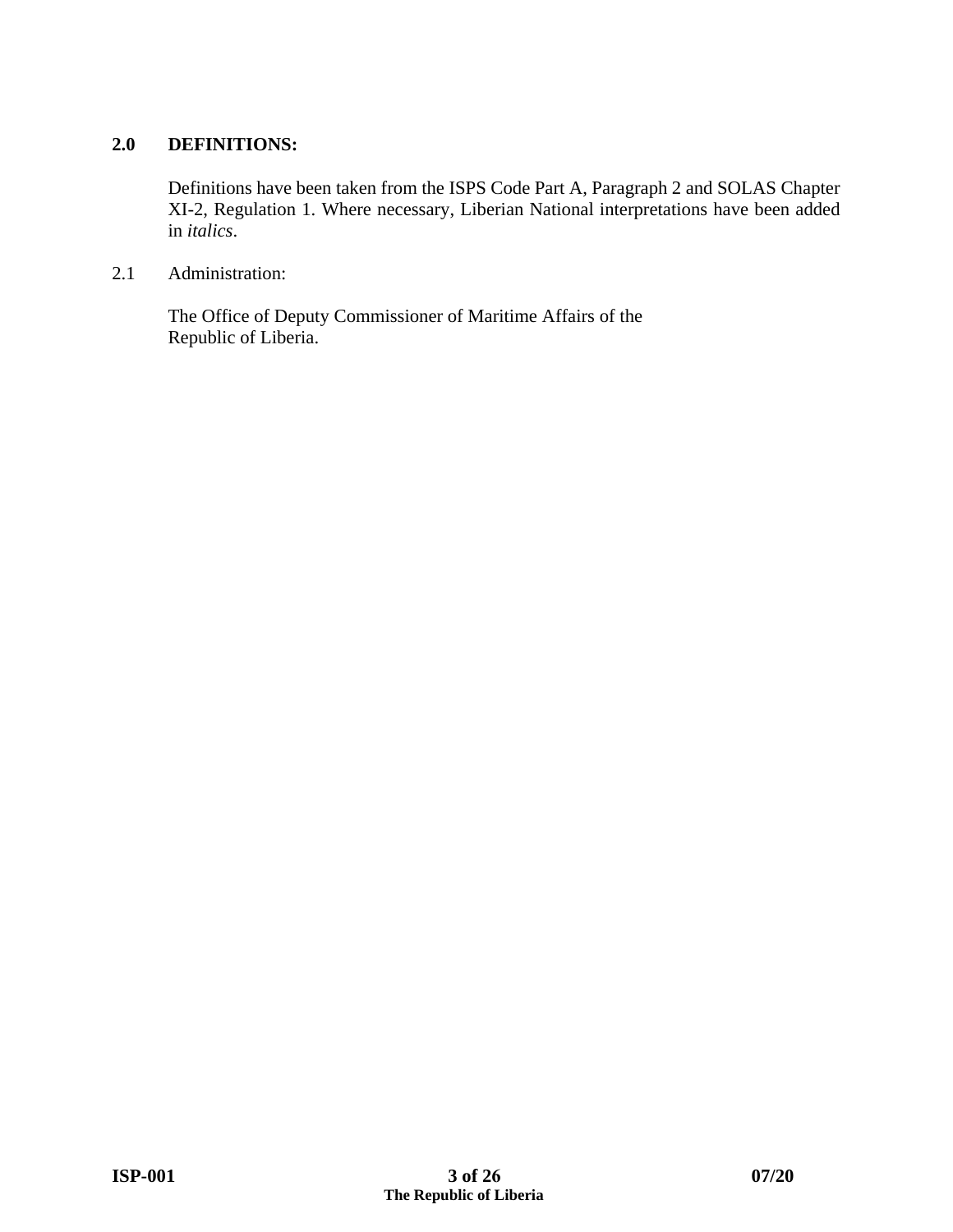#### 2.2 Company:

The owner of the ship, or the organization or person such as the Manager or the Bareboat Charterer, assuming the responsibility for operation of the ship from the ship owner, and when assuming such responsibility has agreed *in writing* in accordance with ISM Declarations filed with the Administration to take over all the duties and responsibilities imposed by the ISM Code.

2.3 Liberian Security Auditor (LSA):

A Liberian Nautical Inspector who has been trained as a security auditor and appointed by the Administration to conduct security verifications onboard Liberian flag ships. A list of LSAs can be found on LISCR website: http://www.liscr.com/maritime/inspector-auditorsearch The contact information for our auditors can be provided by our audit team and they may be contacted by email at audit@liscr.com. If one of our auditors is needed urgently due to a Port State Detention or security related issue you may contact our duty officer after hours at  $+1-703-963-6216$  and dutyofficer@liscr.com.

2.4 Recognized Security Organization (RSO):

An *IACS member Classification Society,* with appropriate expertise in security matters and with appropriate knowledge of ship and port operations authorized *by the Administration* to carry out security verifications and certification of Liberian ships.

2.5 Security Consultants:

Organizations, which may perform threat assessments, vulnerability assessments, develop security plans and/or provide training to CSOs and SSOs.

2.6 Port Facility Security Officer (PFSO):

The person designated as responsible for the development, implementation, revision and maintenance of the port facility security plan and for liaison with ship security officer and company security officer.

2.7 Company Security Officer (CSO):

The person designated by the Company for ensuring that a Ship Security Assessment is carried out; that the ship security plan is developed, submitted for approval and thereafter implemented and maintained and for liaison with the port facility security officer, ship security officer and the *Administration.* 

2.8 Ship Security Officer (SSO):

A Ship's Officer, *who if not the Master*, is accountable to the Master and designated by the Company as responsible for the security of the ship, including implementation and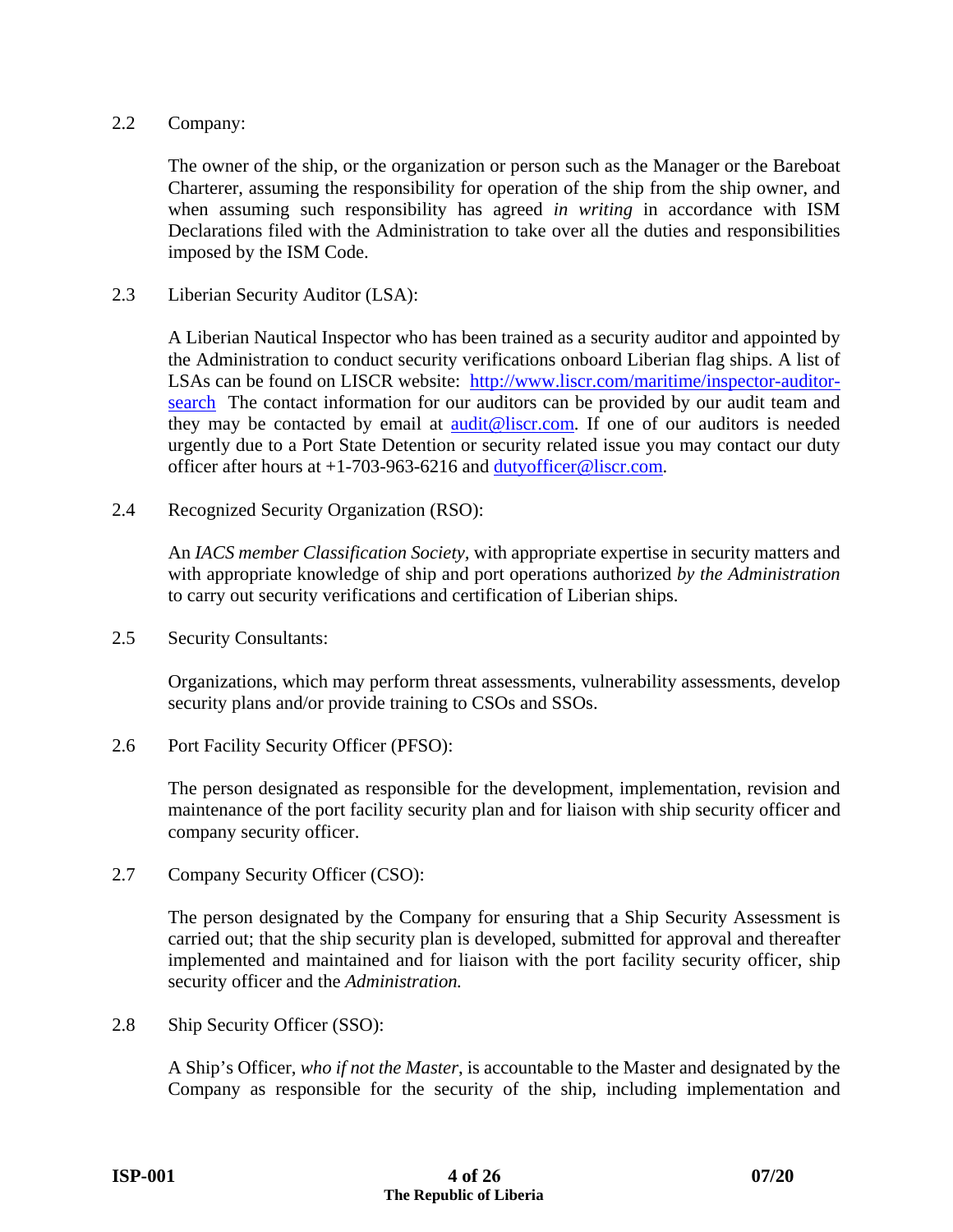maintenance of the ship security plan and for liaison with the Company Security Officer, Port Facility Security Officer and the *Administration*.

2.9 Security Level 1:

The level for which the minimum appropriate protective security measures shall be maintained at all times.

2.10 Security Level 2:

The level for appropriate additional protective security measures shall be maintained for a period of time as a result of a heightened risk of security incident.

2.11 Security Level 3:

The level for which further specific protective security measures shall be maintained for a limited period of time when a security incident is probable or imminent, although it may not be possible to identify the specific target.

2.12 Ship Security Assessment:

A process of defining the threats, and examining the ship's vulnerability to attack in order to design an effective security plan.

2.13 Ship Security Plan (SSP):

A plan developed *for each vessel in the fleet* by a competent Company Security Officer or a security consultant to ensure the application of measures on board the ship designated to protect persons on board, cargo, cargo transport units, ship's stores or ship from risks of a security incident.

2.14 Verification (Audit):

Evaluation of the ISPS Code and Security Plan implementation on board a Ship by Liberian Security Auditor or by RSO to determine compliance with the ISPS Code.

#### **3.0 COMPLIANCE GUIDANCE:**

3.1 ISPS Code compliance requirements:

Every ship to which the Code applies must have:

- A Company Security Officer;
- A Ship Security Officer;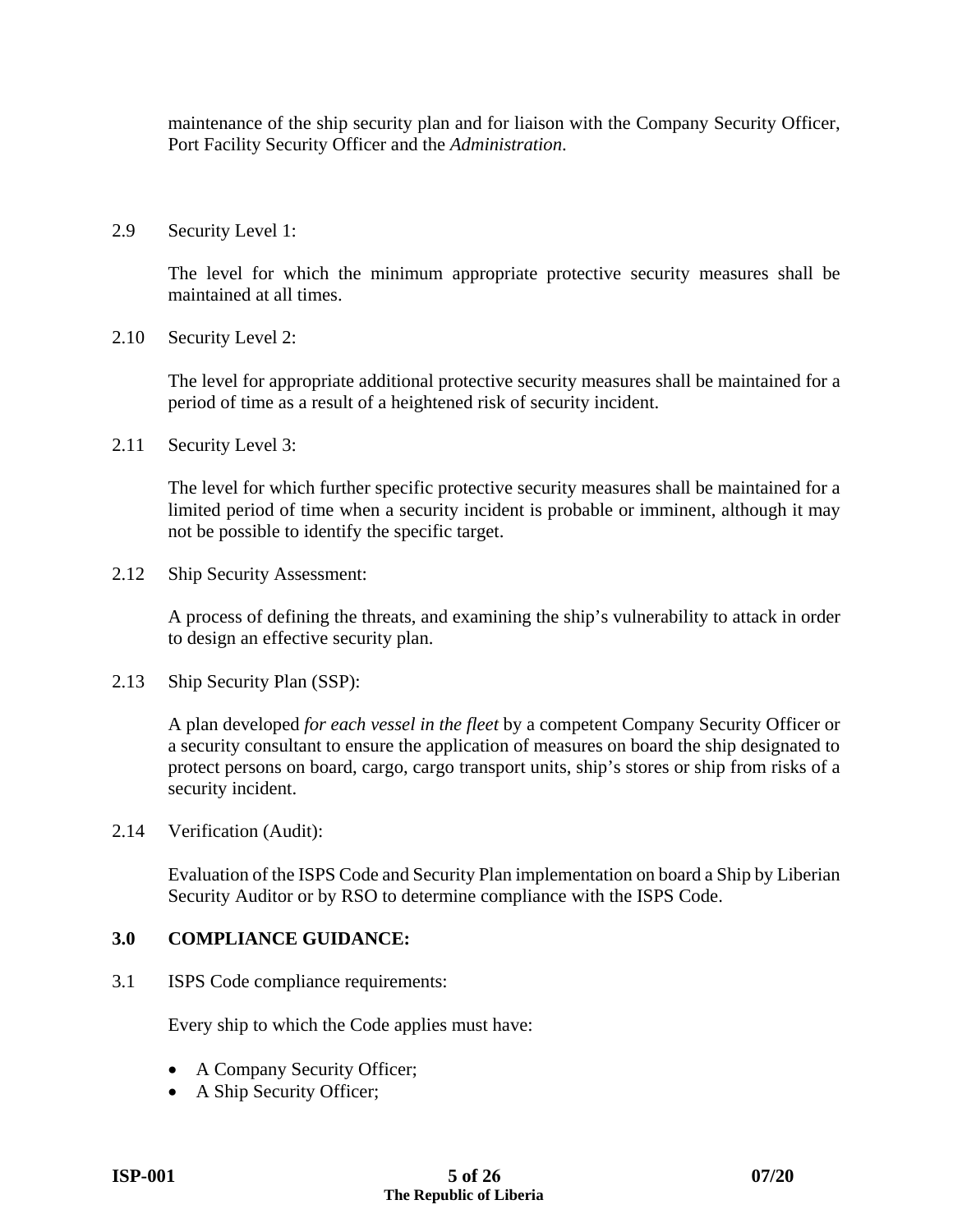- Approved and implemented SSP;
- The IMO Number marked on the vessel (see 8.1);
- Installed AIS (see 8.2);
- A Continuous Synopsis Record CSR (see 8.3); and
- Installed and operational Ship Security Alert System (see 8.4).

#### 3.2 Security Training:

The International Convention on Standards of Training, Certification and Watch-keeping for Seafarers, 1978, as amended (STCW) and the associated Code (STCW Code) require persons onboard ships to which the International Ship and Port Facility Security Code (ISPS Code) apply to have appropriate security training or instructions.

- .1 A list of approved training institutes can be found on LISCR website, www.liscr.com under the "SEAFARERS" tab, then click "Training Center Approval" and then the "List of Current Approved Training Centers (Click **[HERE](http://www.liscr.com/training-center-approval)**)."
- .2 Any person designated as a SSO shall have a valid Liberian Certificate of Proficiency (CoP) attesting to their competence under the STCW Code A-VI/5 as found in the RLM 118.
- 3.3 Other Mandatory Minimum Security-Related Training and Instructions for Seafarers Refer to **[RLM-118](https://www.liscr.com/seafarers-certification-documentation-filing-agents)** Mandatory Minimum Security-Related Training and Instructions (STCW Regulation VI/6).
	- .1 Proficiency in designated security duties: Training in designated security duties must be undertaken by seafarers, engaged on ships which are require to comply with the provisions of the ISPS Code, who have designated duties under the ships security plan. This training/instruction must meet the requirements of Section A-VI/6 paragraphs 6-8 of the amended STCW Code. Training leads to the issue of an STCW Certificate of Proficiency.

Standard of competence for seafarers with designated security duties:

Every seafarer who is designated to perform security duties, including anti-piracy and anti-armed-robbery-related activities, shall be required to demonstrate competence to undertake the tasks, duties and responsibilities listed in column 1 of table A-VI/6-2.

The level of knowledge of the subjects in column 2 of table A-VI/6-2 shall be sufficient to enable every candidate to perform on board designated security duties, including antipiracy and anti-armed-robbery-related activities.

Every candidate for certification shall be required to provide evidence of having achieved the required standard of competence through:

 demonstration of competence to undertake the tasks, duties and responsibilities listed in column 1 of table A-VI/6-2, in accordance with the methods for demonstrating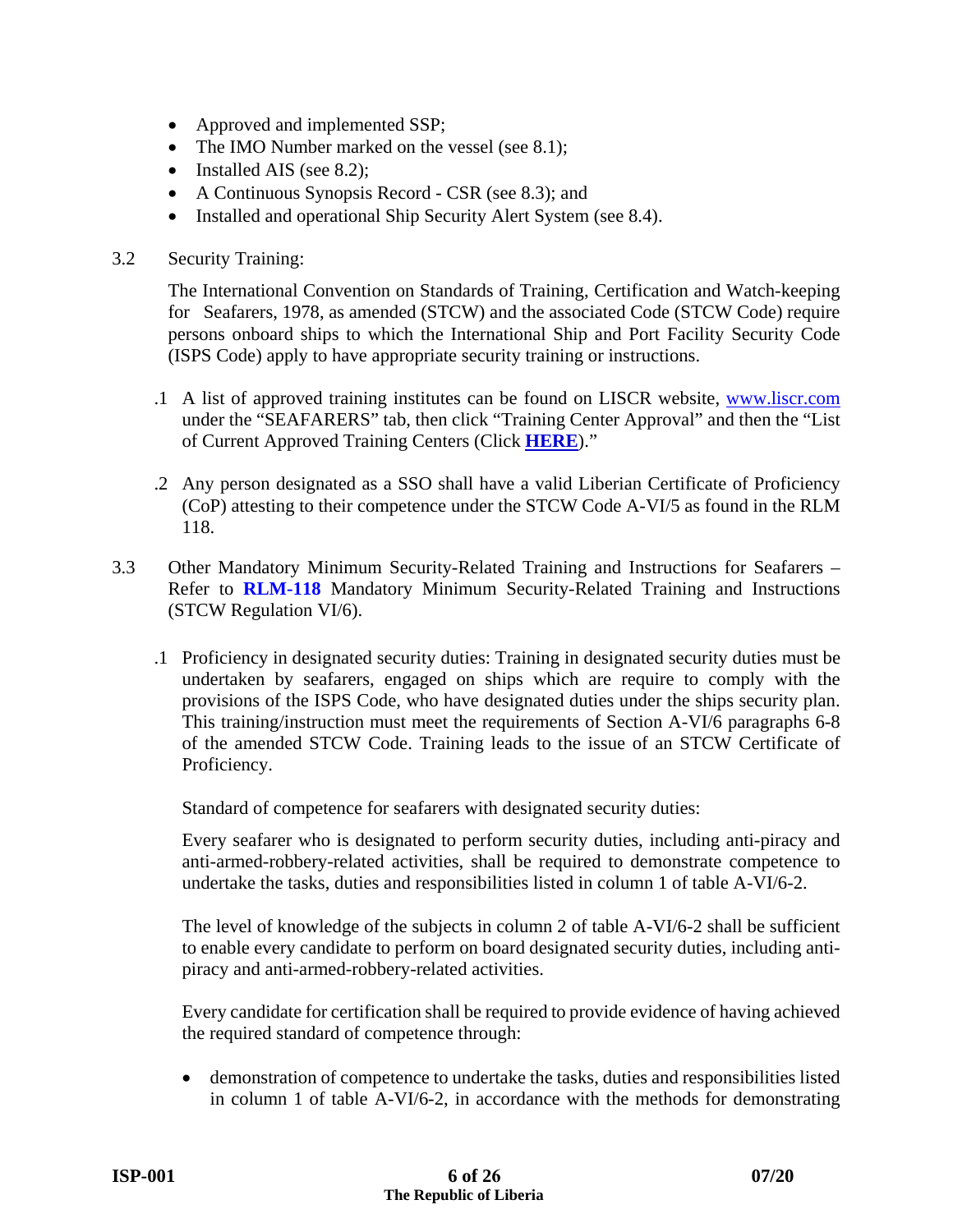competence and the criteria for evaluating competence tabulated in columns 3 and 4 of that table; and

- examination or continuous assessment as part of an approved training program covering the material set out in column 2 of table A-VI/6-2.
- .2 Proficiency in security awareness: Certificates of Proficiency in security awareness issued under the STCW requirements, by any Administration on the STCW "White List" will be recognized by Liberia.

Otherwise: Standard of competence for security-awareness training Seafarers employed or engaged in any capacity on board a ship which is required to comply with the provisions of the ISPS Code on the business of that ship as part of the ship's complement without designated security duties shall, before being assigned to any shipboard duties:

- receive appropriate approved training or instruction in security awareness as set out in table A-VI/6-1;
- be required to provide evidence of having achieved the required standard of competence to undertake the tasks, duties and responsibilities listed in column 1 of table A-VI/6-1:
	- by demonstration of competence, in accordance with the methods and the criteria for evaluating competence tabulated in columns 3 and 4 of table A-VI/6-1; and
	- by examination or continuous assessment as part of an approved training program in the subjects listed in column 2 of table A-VI/6
- 3.4 Using a Security Consultant:

Companies may decide to train or hire people to develop the required ship security expertise within their organization. Such staff will draft their own Ships Security Plans and conduct the Ship Security Assessments. Other companies may use Security Consultants to assist with ISPS implementation.

A company choosing to use Security Consultants should verify the validity of the information provided by the Consultants and their ability to assist the company to comply with the ISPS Code requirements. (ISPS Code Part B/8 and B/9).

3.5 Manning:

As part of the vulnerability assessment, the company should take into account any additional workload, which may result from implementation of the SSP, and ensure that the ship is sufficiently and effectively manned. The company should consider the need to use contracted personnel for short periods of time to augment the ship's security force in order to provide sufficient protection.

3.6 Verification Audits and Certification:

The Administration is taking an active role in the security of ships flying the Liberian Flag.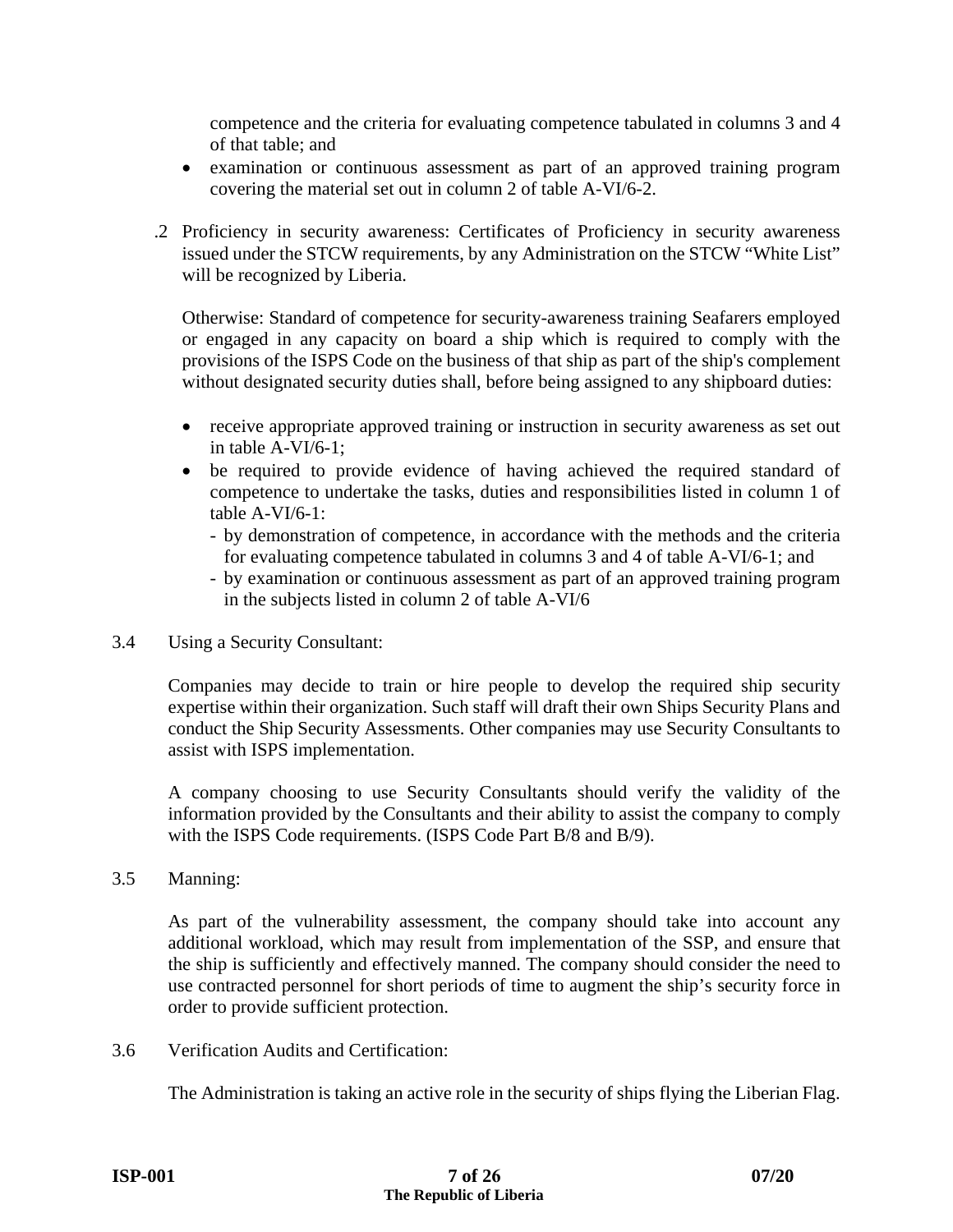All Ships Security Plans shall be submitted to the Administration for approval in accordance with Section 4.11. We are directly involved in the ISPS Code implementation and will carry out verifications on Liberian flagged ships.

The Administration has trained a cadre of Liberian nautical inspectors to serve as Liberian security auditors in order to provide effective and efficient security verification on board the ships. These Auditors are also trained to conduct verification audits under the ISM Code which may be "harmonized" with security audits (See Marine Notice ISM-001 for further details). The Administration has also designated IACS members as RSOs for the purpose of conducting ISPS verification audits. A company may choose whether to have the Administration or the RSO conduct these verifications. The list of RSOs can be found on LISCR website, www.liscr.com under the "Maritime" tab, click on "Regulations and Standards Department" and then "Recognized Organizations." (Click **[HERE](http://www.liscr.com/liscr/Maritime/MaritimeFAQ/InspectionSurvey/tabid/120/Default.aspx)**). These Classification Societies are also Liberian Recognized Security Organizations.

Companies choosing or interested in using the Liberian Security Auditors should contact the Administration at audit@liscr.com for coordination. The International Ship Security Certificate will be issued by either the Administration or the RSO conducting the verification.

Specific information of the plan approval, verification, and certification can be found in Section 4 of this Notice.

3.7 ISPS and the ISM Code

Although it is not a requirement, the company should contemplate incorporating the relevant shipboard security requirements into the company's Safety Management System (SMS) developed and implemented following IMO **[Resolution](https://www.liscr.com/sites/default/files/liscr_imo_resolutions/A.741%2818%29_ISM%20Code.pdf) A.741(18)**, as amended by IMO **[Resolutions MSC.104\(73\)](https://www.liscr.com/sites/default/files/liscr_imo_resolutions/Res%20MSC.104%2873%29%20-%20Adoption%20of%20Amnts.%20to%20the%20Intl.%20Safety%20Management%20%28ISM%29%20Code.pdf)**, and IMO **[Resolution MSC.160\(78\)](https://www.liscr.com/sites/default/files/liscr_imo_resolutions/Res%20MSC.160%2878%29%20-%20Adoption%20of%20the%20IMO%20Unique%20Company%20and%20Registered%20Owners%20Identification%20Number%20Scheme_0.pdf)**.

The Safety Management System should:

- Define the security duties and responsibilities for the Company Security Officer, the Ship Security Officers and the crew.
- Discuss who will be responsible for organizing security drills and exercises.
- Contain procedures for immediately reporting any noncompliance with the ISPS Code, threats and breach of security to the Administration.
- Defined maintenance requirement for security equipment.
- Provide for the logging of actions or measures taken to rectify deficiencies and non-conformities noted during Security Assessments and notification of the Administration and the RSO of any corrective actions taken.
- Provide the list of records to retain on board and retention period.
- Define the procedures for the harmonized internal ISM and ISPS Code audits.
- State the company will provide the support necessary to the Company Security Officer, the Master and/or the Ship Security Officer to fulfill their duties and responsibilities in accordance with chapter XI-2 and the ISPS Code.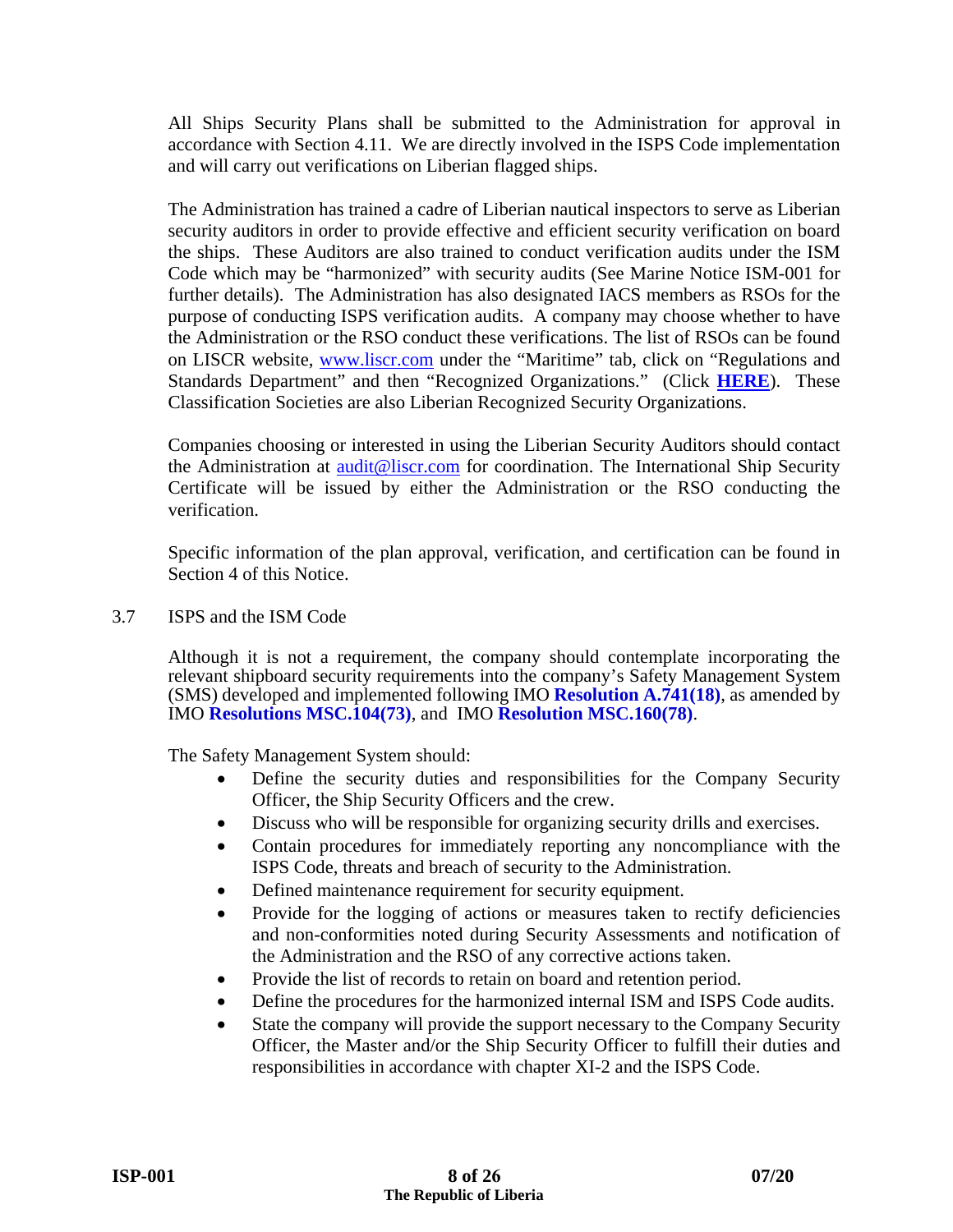#### 3.8 Part B as Mandatory

While the Liberian Administration has not mandated compliance with sections of ISPS Code Part B, companies are advised that Port State Control Authorities may require mandatory compliance with Part B. If a vessel meets the requirements of the applicable sections of Part B, the Administration has included a statement in its Ship Security Plan "Letter of Approval" to confirm compliance with both Parts A and B. When the SSP is approved as meeting part B of the ISPS Code, the vessel must follow the applicable guidance found in Part B of the ISPS Code.

#### 3.9 Master's Authority

The Liberian Maritime Law defines the Rights and Duties of the Master. The Administration also acknowledges the importance of IMO **[Resolution A.443](https://www.liscr.com/sites/default/files/liscr_imo_resolutions/ResA.443%28XI%29.pdf) (XI)**, "Decisions of the Shipmaster with regard to Maritime Safety and Marine Environment Protection". The Ship's Security Plan shall incorporate the elements of both **[A.443 \(XI\)](https://www.liscr.com/sites/default/files/liscr_imo_resolutions/ResA.443%28XI%29.pdf)** and the National Requirements to ensure the Master's authority on board the ship. Therefore, any system of operational control implemented by Company shore based management must allow for the Master's absolute authority and discretion to take whatever action he/she considers to be in the best interest of passengers, crew, and the cargo.

#### **4.0 LIBERIAN NATIONAL REQUIREMENTS:**

These National Requirements are supplemental to the Maritime Regulations (**[RLM- 108](https://www.liscr.com/liberian-maritime-law)**) and Marine Notices contained in the Combined Publication Folder (RLM-300).

#### 4.1 Compliance Monitoring

Compliance with the ISPS Code is closely monitored and enforced by the Administration. Ships that fail to comply with the ISPS Code will be considered in violation of SOLAS and may be prevented from trading.

#### 4.2 Designation of Company Security Officer

The owner or operator of each vessel must provide the Office of the Deputy Commissioner with the name, address, telephone, fax, email, telex numbers and after office hours contact information of the individual(s) in their Company who have been designated as the Company Security Officer and Deputies. This information should be in the Ship's Security plan. Changes should be sent by e-mail or fax or mail. A Declaration of Company Security Officer form (RL 5004) should be completed and forwarded to: Vesselcertificates@liscr.com.

#### 4.3 Selecting a Ship Security Officer

The Company should designate one of the senior officers onboard (such as Master, Chief Officer, Chief Engineer or 2nd Engineer) to perform the Ship Security Officer duties. The individual selected shall be trained to fulfill this duty.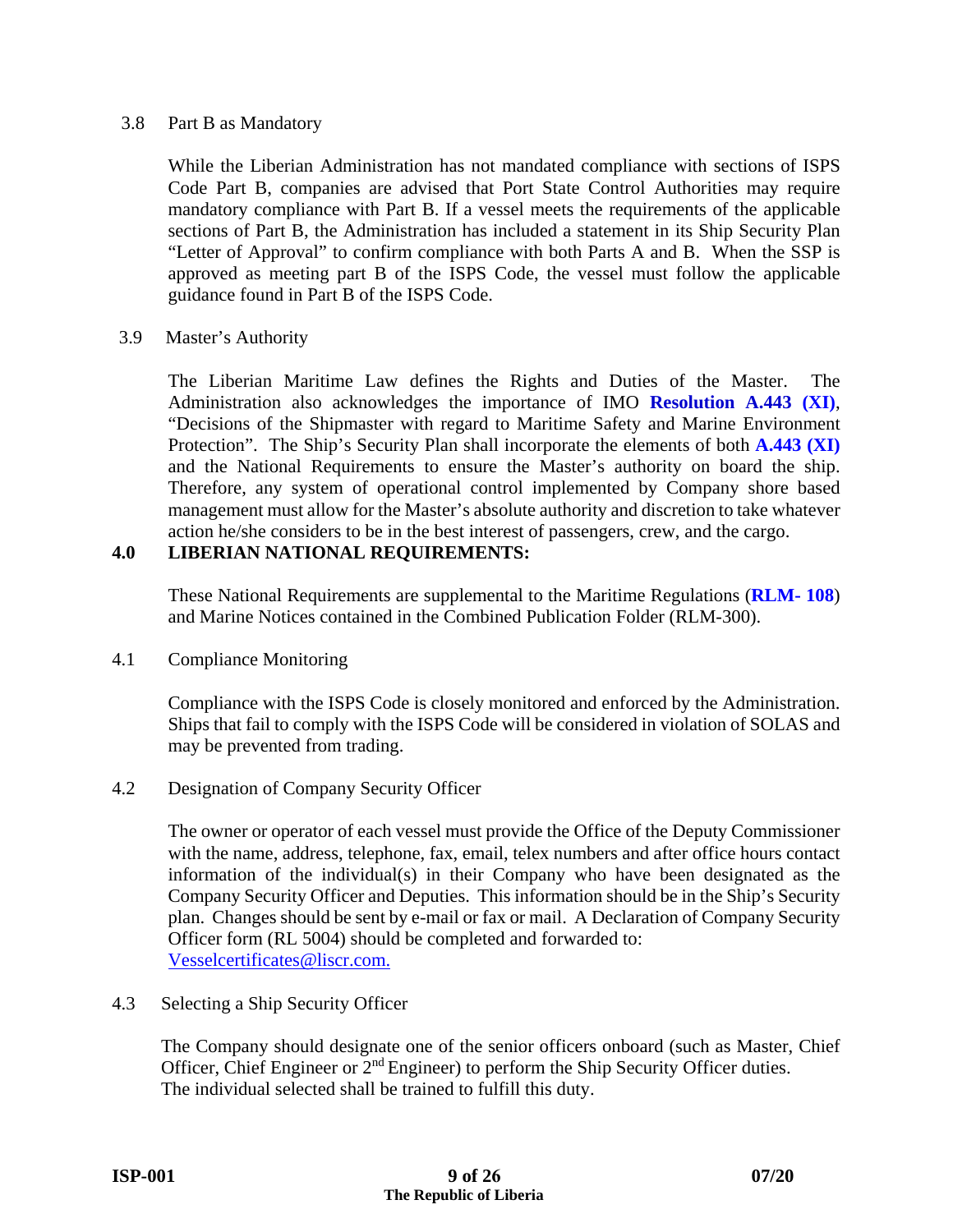It is also recommended that more than one officer on each ship be trained to carry out SSO's duties.

4.4 Conducting the Ship Security Assessment

The Company may use their Company Security Officer, other trained personnel or security consultants to conduct the on-scene Ship Security Assessment, provided they have appropriate skills to evaluate the security of a ship. Personnel conducting Ship Security Assessments shall be independent of the activities being assessed, unless this is impracticable due to the size and the nature of the Company or of the ship. Specifically, the person conducting the Ship Security Assessment should not be any of the officers or crewmembers permanently assigned or serving onboard the ship.

On new ships or ships new to a Company, the Ship Security Assessment can be carried out by the SSO or any other qualified officer who has not been assigned or served onboard this ship before. (This most likely will take place at the initial stage of taking over a ship prior to interim verification).

- 4.5 Ship Security Assessments (ISPS Code Part A/8)
	- .1 The Ship Security Assessment is an essential and integral part of the process of developing and updating the Ship Security Plan.
	- .2 The Ship Security Assessment shall include an on-scene security survey, which incorporates but is not limited to the following elements:
		- Identification of existing security measures, procedures, operations;
		- Identification and evaluation of key ship board operations that need protection;
		- Identification of possible threats to the key ship board operations and the likelihood of their occurrence, in order to establish and prioritize security measures; and
		- Identification of weaknesses, including human factors in the infrastructure, policies and procedures.
	- .3 The Ship Security Assessment shall be documented, reviewed, accepted and retained on board the ship and in the Company's office.
- 4.5 Drafting the Ship Security Plan

The Company may choose to prepare the Ship Security Plans using their trained Company Security Officer, or they may use a Security Consultant. When using a consultant the company should make sure the plan reflects the company's security policies and practices that are achievable. Liberian security auditors and RSOs that assist a Company with developing their Ship Security Plans or conducting Ship Security Assessments may not conduct ship verification audits on behalf of the Administration for that company.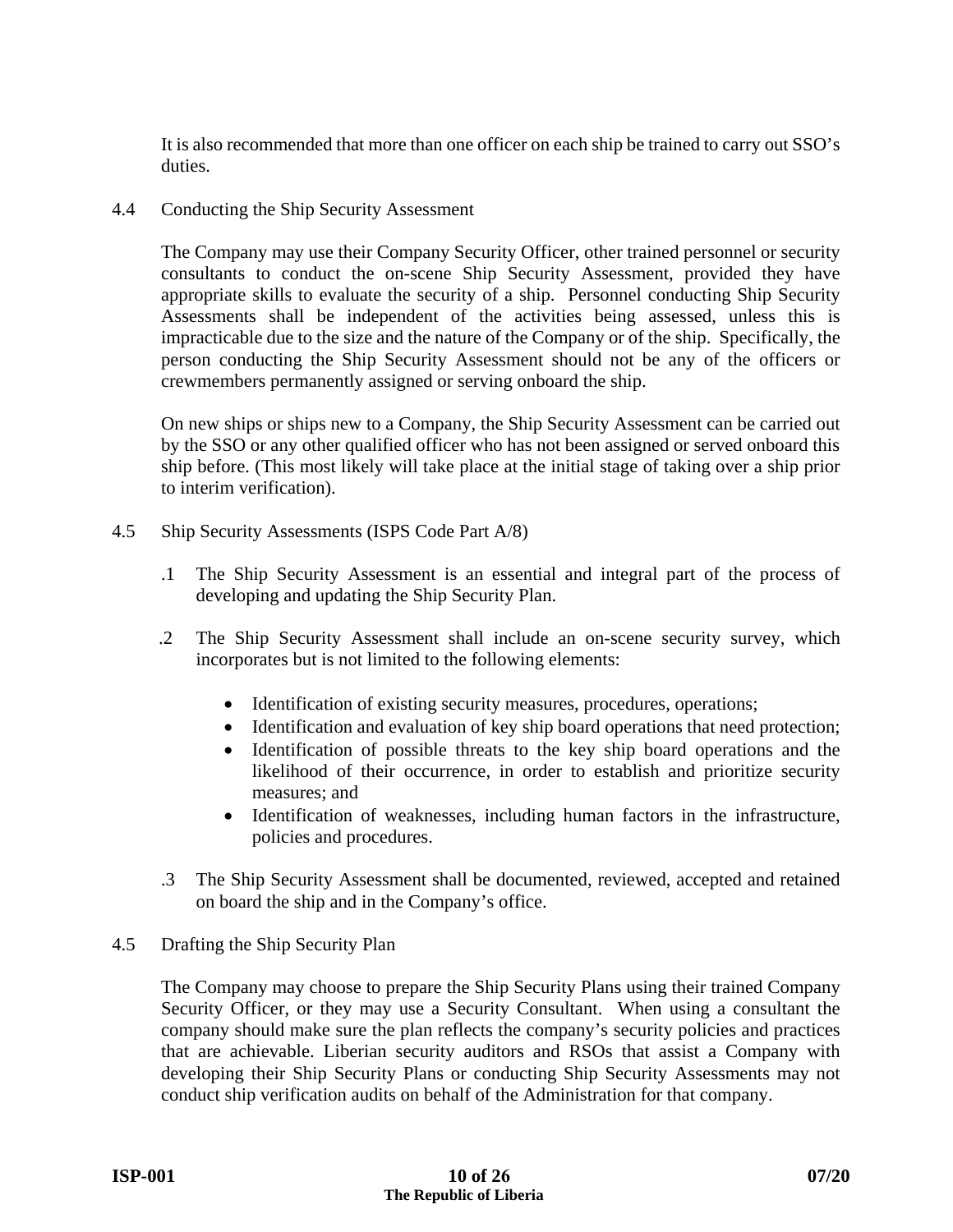#### 4.7 Fleet Plans and Sister Ships

Each vessel shall have an individual Ship Security Plan tailored to its Security Assessment. However, there will be information in each ship's plan that will be the same for all of the ships in the company's fleet, for vessels on the same trade route and for sister ships operating in the same trade. The Security Assessment for the first ship can be used as a model for each of the other ships engaged in the same trade on the same routes. In such a case, only the ship's specific variations need be addressed during the on-scene Security Assessment.

#### 4.8 Restricted Areas

All restricted areas shall be annotated on a General Arrangement Plan or other drawings of the vessel. The SSP should provide that all restricted areas are clearly marked indicating that access to an area is restricted and that unauthorized presence within an area is considered a breach of security. Clearly marked means that the area is marked in a manner that should communicate its restricted status to any visitors or person on board.

#### 4.9 Declaration of Security (DOS)

The Ship's Security Plan shall reflect the Administration's requirement that the Ship's Security Officer shall complete a Declaration of Security as described in the ISPS Code Part A/5 and when deemed necessary by the Master or SSO.

The Administration requires that the last 10 completed "Declaration of Security" reports be maintained onboard.

#### 4.10 Language and Record keeping

All Ship Security Plans shall be written in English and the working language of the crew if other than English. Also, all records that should be presented to an auditor or port authorities shall be recorded in English. The records should be detailed as much as possible.

To assist some of the crew it is recommended to have parts of the SSP translated as instruction manuals in a working language which is understood by most of the crew.

All **Records** listed under ISPS Code part A/10.1 shall be kept for at least **3** years. This is to ensure they will be available for review during the following verification audits.

- 4.11 Ship Security Plan (SSP) Approval
	- .1All SSPs are required to be approved by the Administration. The company shall submit a soft-copy (electronic copy) of each Ship Security Plan to the Administration, in English, for approval.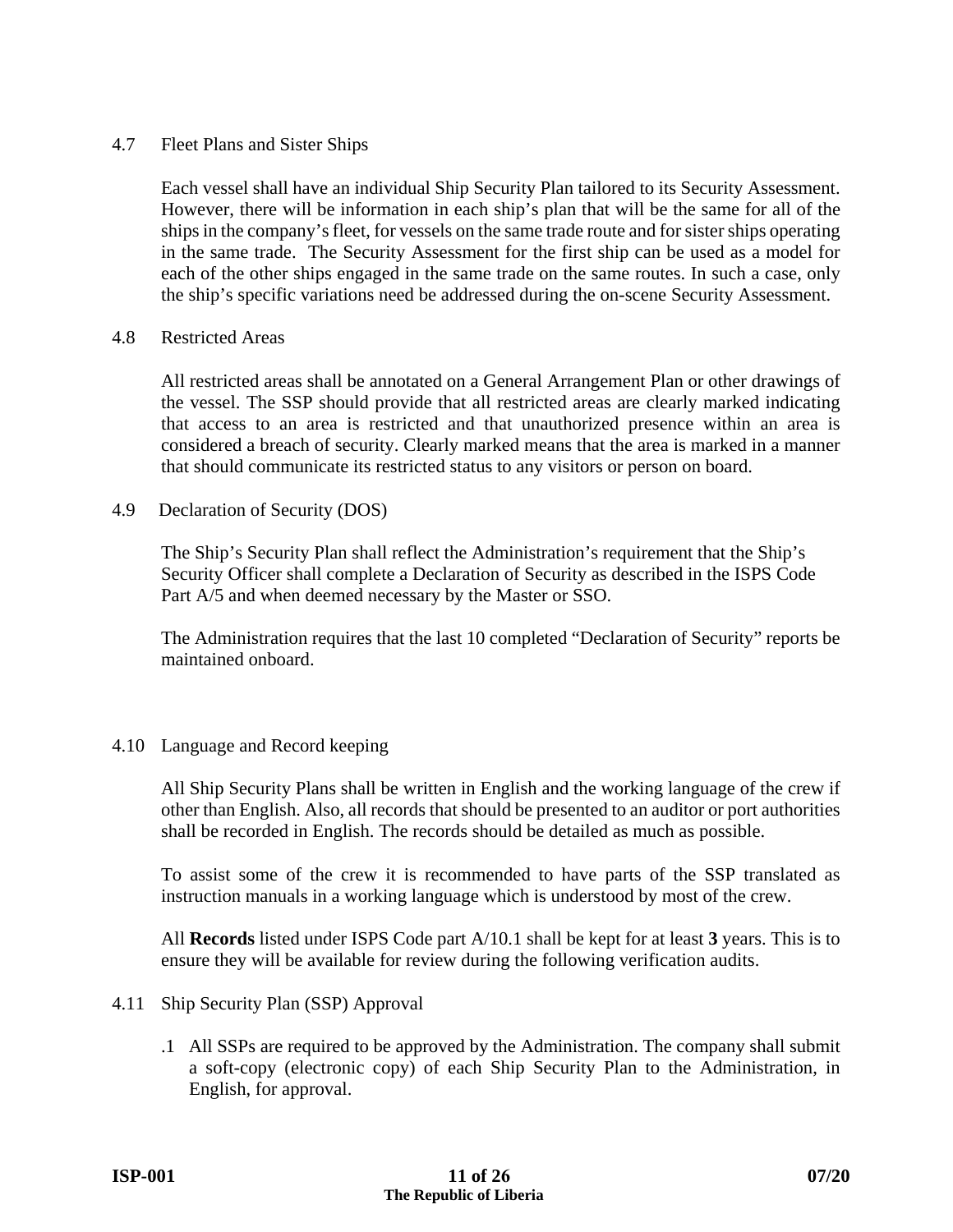- .2 To facilitate the plan approval process, it is recommended to complete the checklist used by the Administration for plan approval and attach it to the submitted plan. The checklist identifies the applicable sections of ISPS code Part A and Part B for the Ship Security Plan in order to be approved as meeting the Code. For a copy of the checklist, please **[click HERE](https://www.liscr.com/sites/default/files/online_library/SSPQuestionnaire_Revised_April_2012.pdf)**.
- .3 Shipowners and Operators are to upload their vessel plans directly to WayPoint for approval by the Administration. Guidance concerning WayPoint is provided separately in attachment 1. If this does not work for the vessel operator, the vessel operator may forward the plans electronically by email to planapproval@liscr.com. The regional offices conducting plan review will also have access to this email folder.
- .4 The Ship's Security Plan, is to be submitted as two separate PDF documents: (1) The Security Plan, and (2) The Ship Security Assessment.
- .5The uploaded documents must be less than 10 MB and the attachments sent via Email shall be less than 10MB. If any plan or assessment to be submitted is greater than 10MB, this will require a separate email submission of the plan as WayPoint cannot currently accept plans of greater than 10 MB.
- .6 The Ship's Security Plan and Ship Security Assessments sent as email attachments, shall be submitted as a secured document with the access key sent in a separate email to planapproval@liscr.com, or may be sent to one of our regional offices conducting plan review:

 LISCR Deutschland LISCR Dubai LISCR Hellas LISCR Singapore LISCR Japan

- .7In addition, for amendments to previously approved plans, a submission of a PDF copy of the full plan is not required, but will be appreciated, as it will help us to maintain and update our records in WayPoint.
- .8 The Administration is no longer stamping the approved plans. Ship owners and operators shall ensure that all plans submitted for approval shall contain the revision date, that will be referenced in the letter of approval.
- .9The plan may still be submitted in hard-copy, but the review process will be delayed as we will have to scan and upload the plan to WayPoint and in the near future we may charge for this service.
- .10 If only a hard copy is available, it shall be mailed to LISCR Headquarters with attention to our security department, or to one of the regional offices listed above for review and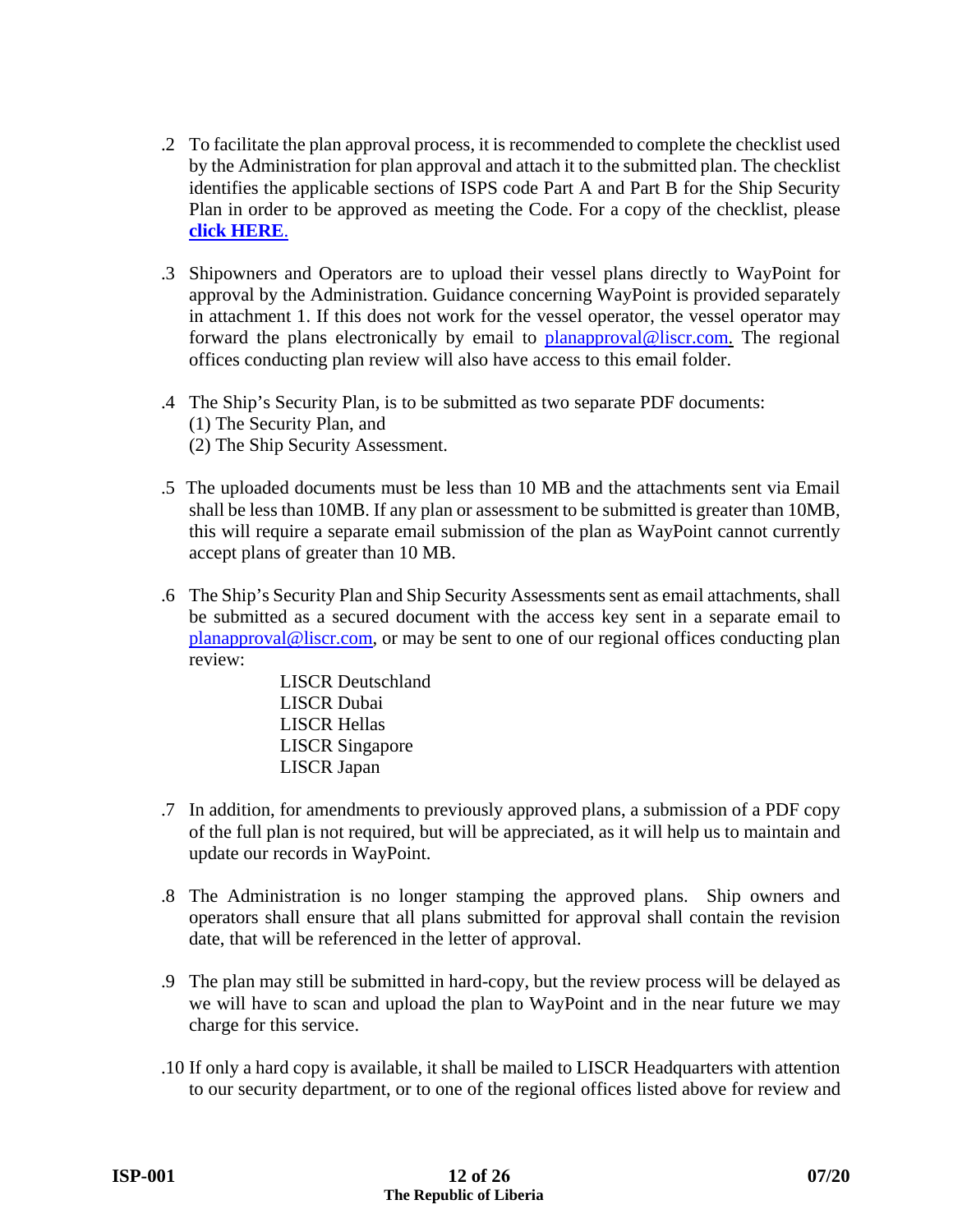approval.

#### 4.12 Amendments to an approved Ship Security Plan

Revisions to the ship security plan shall be sent to the Administration by e-mail or mail, for review and approval. A cover letter shall be included with the document forwarded stating the nature of the revisions.

Amendments relating to the following matters must be approved by the Administration:

- Any changes in security procedures and equipment used on board a ship.
- Change of Owners or Operators. Only affected pages are to be submitted to the Administration or one of the regional offices to update the records. If listed as part of the ship's profile in the appendix it will not require the reissue of the Approval Certificate and will not result in a fee.
- Change of Name for the vessel. Only affected pages should be submitted to the Administration. (Note if the plan is submitted using only the IMO number with the vessel name listed only on the ship's profile in an appendix, we will update the record but it will not require a new approval certificate and will not result in a fee.)
- Change of management. A new Ship Security Assessment and Ship Security Plan shall be submitted to the Administration for approval. A Security Verification will be required.

The nature of any changes to the Ship Security Plan or to the security equipment or procedures that have been specifically approved by the Administration shall be clearly documented in the revised plan. The CSO shall submit the amendments record sheet with each revision.

As stated above, it is recommended to place ship details, CSO information, and other information such as owner's name that may change periodically, in an annex or an appendix to the SSP, which will not require approval.

The Administration's approval letter shall be available on board and shall be presented together with the International Ship Security Certificate (or the Interim International Ship Security Certificate).

4.13 Security of the Ship Security Plan

The Plan shall be protected from unauthorized use or exposure. The Company Security Officer and the Ship's Security Officer are responsible for the security of the plan.

The Ship Security Plan may be maintained by the company and aboard their ships in an electronic format. In such a case, it shall be protected by procedures aimed at preventing its unauthorized deletion, destruction, amendment or observation by unauthorized persons.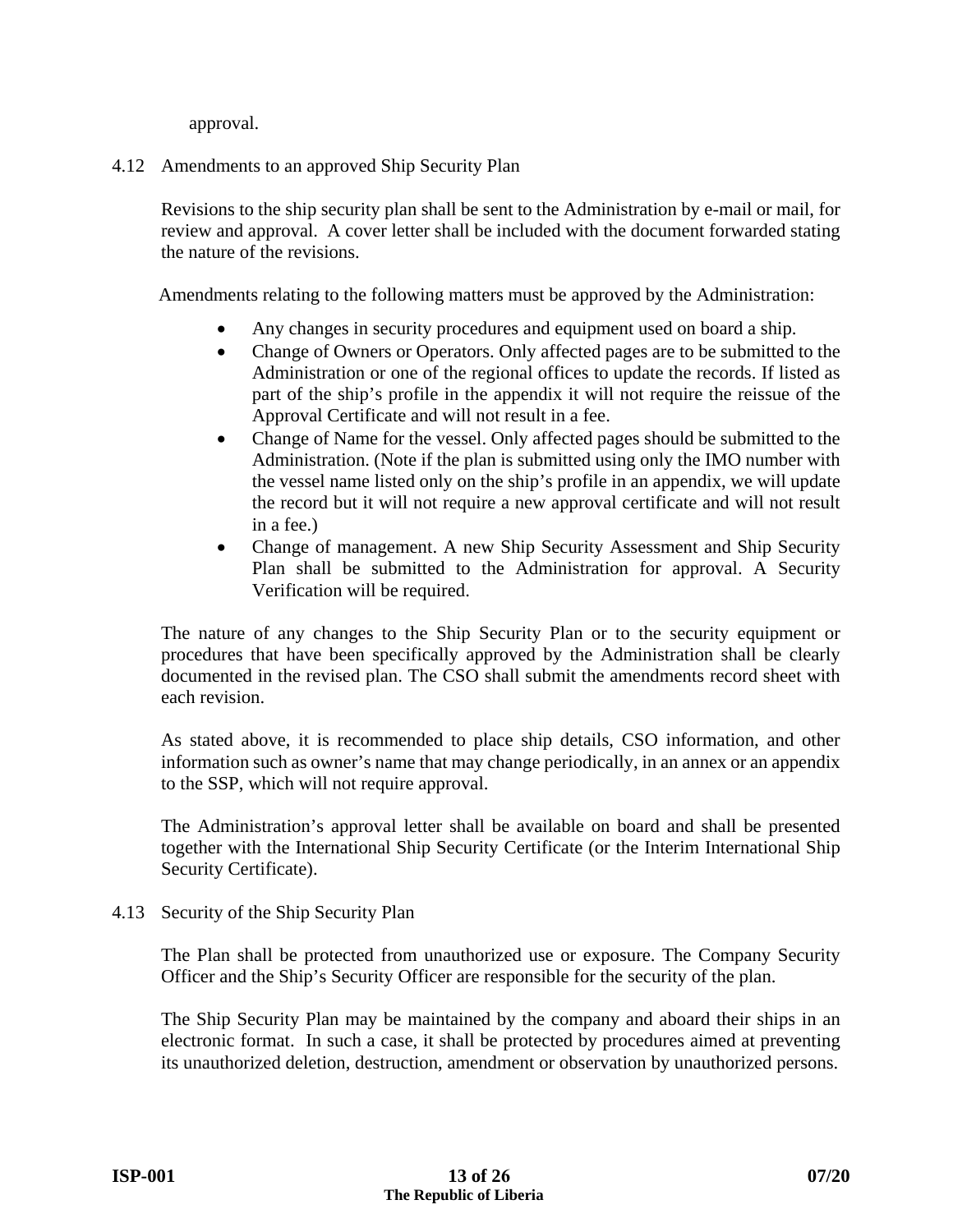The Company Security Officer will determine which parts of the plan shall be available to the crew and which items are to be kept confidential, taking in consideration the following:

- Identification of the restricted areas;
- Procedures for responding to security threats;
- Procedures for responding to security instructions from contracting governments or administrations when setting security level 2 and level 3;
- Duties of shipboard personnel assigned security duties;
- Procedures for ensuring the inspection, testing, calibration and maintenance of security equipment on board;
- The location of the Ship Security Alert activation switches;
- Guidance or instructions on the use of the ship security alert system, including testing activation, deactivation and resetting and the methods for limiting false alerts.

#### 4.14 Company Security Exercises

In accordance with the provisions of the ISPS Code companies should plan and conduct periodic security exercises to test the company's procedures for responding to security alerts and incidents. The Exercise required to be carried out at least once each calendar year with no more than 18 months between exercises. The exercise must test communications, company co-ordination, resource availability and response (ISPS Code B/13.7).

 Exercise participants may include the Flag Administration, Port Facility Security Officer (PFSO) or coastal State authorities, Ship Security Officer (SSO), and the Company Security Officer (CSO) along with other shore based management of the vessel involved with security and/or emergency response. If possible, it should also include, as applicable, the alternate company security officer(s). The exercises may be held in concert with other exercises such as search and rescue or emergency response.

The Administration's Guidelines for Security Exercises

- .1 The Exercise should involve at least one vessel of the fleet, which may be Liberian or a non-Liberian flag vessel. Operators with large fleets are encouraged to include additional vessels when conducting an exercise in order to provide an opportunity for a greater number of their officers to gain more experience and training.
- .2 The Administration will accept as meeting the requirements of ISPS Code, a real security incident in which one of the company's vessels, including a non-Liberian flag vessel, is involved provided all of the exercise elements were implemented and the company provides an incident summary report to all other Liberian vessels in the fleet and to the Administration.
- .3 The primary aim should not simply be to comply with ISPS requirement, but also to ensure the continuous improvement of the company's and ship's emergency preparedness and the ability to respond in security situations.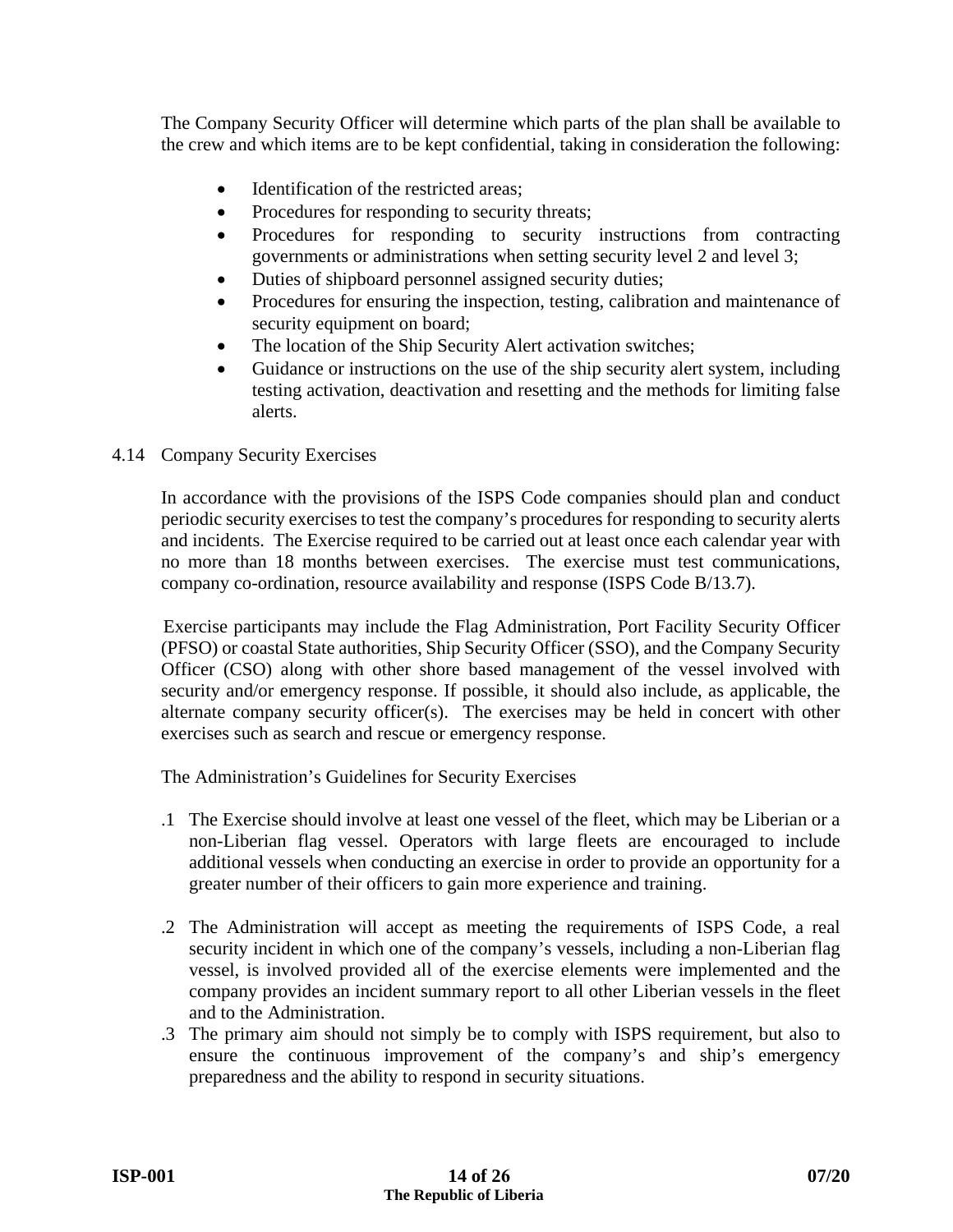- .4 The CSO may consider coordinating the security exercise with the onboard security drill with participation of the officers and crew as per the procedure laid down in the SSP. The exercise scenario should replicate as closely as possible a real emergency so that when an emergency occurs, the company and vessel personnel will respond as intended to the incident, rather than taking valuable time to develop a response.
- .5 The following records are suggested to be collected during the exercise:
	- The date held and description of the Exercise scenario.
	- Times of key communications, including initial exercise (Ship/Shore) Notification issued by the Master/ SSO or the CSO.
	- List of all participants.
	- Copy of the Crew List at the time of the security drill, if applicable.
	- All correspondence between the vessel and various shore authorities / companies involved in the exercise.
	- Any other documentation and/or photographs considered relevant.
	- An evaluation of the exercise by the SSO & Master forwarded to the CSO.
	- The CSO should review and evaluate the Master's report and make his recommendations including lessons learned and improvements to the SSP.
- .6 As documentary evidence of the exercise, the CSO will provide a summary of the exercise to Liberian vessels in the fleet, as applicable, and to the Administration, that includes:
	- Description of the scenario,
	- A summary of the exercise, (time/date/location-participants sequence of major events),
	- A list of all parties involved, and
	- Description of any lessons learned that could improve the SSP.

Confirmation of receipt of the information in 4.14.1.6 from the Administration is not required to be retained on board the vessel.

- .7 The Administration may want to participate in your Company Security Exercises to evaluate the effectiveness of the Plan and the interaction of the Company Security Officer with the Security Plan. The Company Security Officer, when requested by the Administration, will provide the following information:
	- The date of the exercise.
	- The name of the Ship,
	- The place where the exercise will take place, and
	- The type of exercise.
- 4.15 Planning the Verification

The Liberian Security Auditor or the approved RSO auditor will prepare the verification plan and update the Company Security Officer.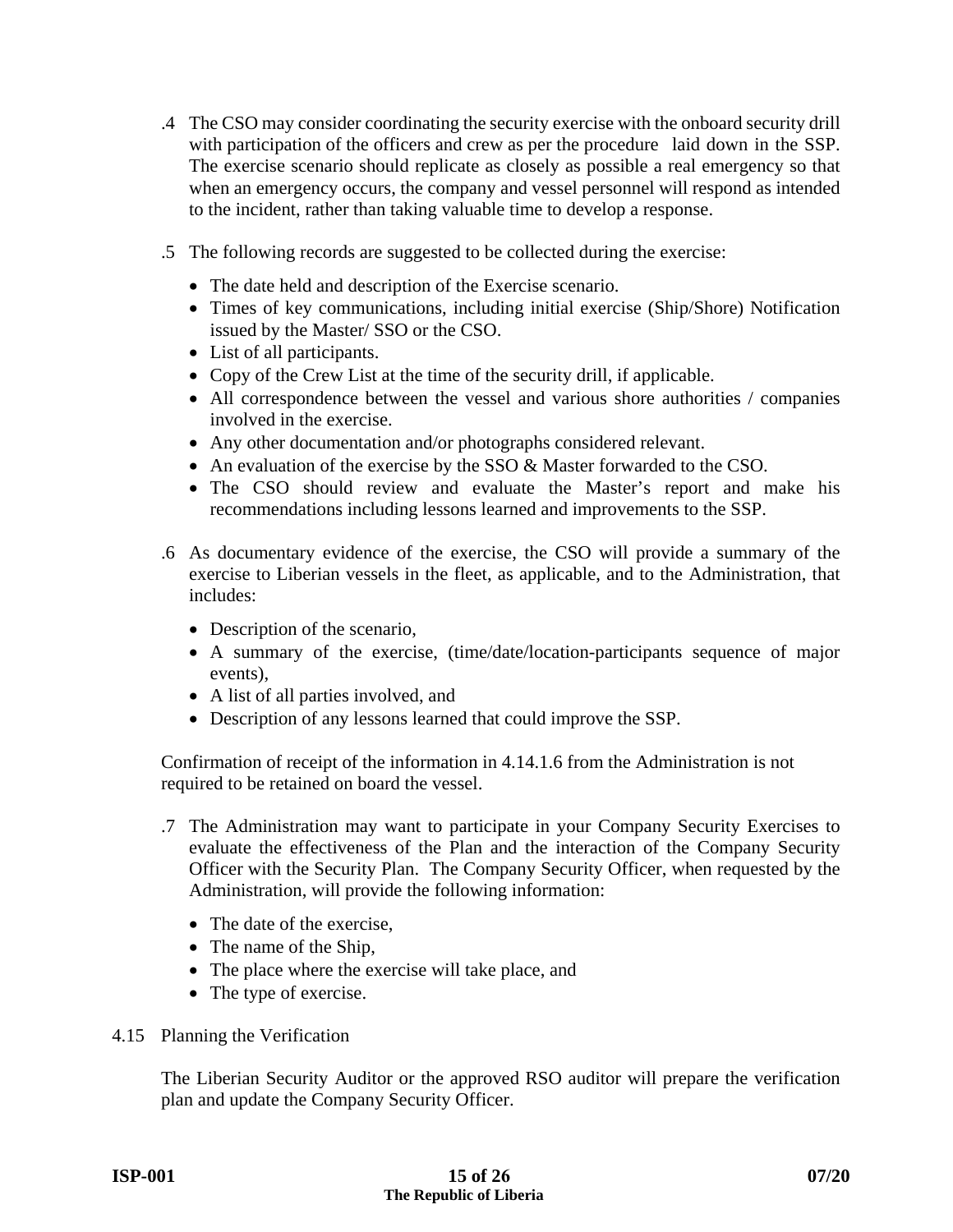- .1 The Verification plan shall be sufficiently flexible to permit changes based on the information gathered during the verification.
- .2 The Verification plan shall include the following elements:
	- Date and place where the verification will be conducted;
	- Objectives and scope;
	- The expected time and duration for each activity; and
	- Findings after review of the Ship Security Plan;
	- Identification of Company and Ship Security Officer;
	- Identification of reference documents such as the Code, Ship Security Assessment, on scene survey and Ship Security Plan as applicable; and
	- Confidentiality requirements.

The verification plan shall be part of the report which will be provided to the Administration for final review.

- 4.16 Full term and Interim Verification
	- .1 Only the Liberian Security Auditor or an approved RSO auditor is authorized to conduct verifications on behalf of the Administration.
		- The Liberian Security Auditor or the RSO may not carry out ISPS Code verification on a Liberian ship in which they or any of their organization's subsidiaries or commonly owned affiliates have performed Ship Security Assessments or prepared the Ship Security Plan for that ship.
		- The company must contact the Administration or RSO to arrange for the initial verification. Failure to have a valid International Ship Security Certificate (ISSC) will be considered a violation of SOLAS and the ship may be prevented from trading.
		- No full term verification shall be conducted if the review of the Ship Security Plan indicates that the Ship Security Assessment conducted by the Company Security Officer or his contracted Security Consultant does not meet the requirements of the ISPS Code.
		- The Ship Security Plan must be implemented on board before the initial verification. The Administration does not specify minimum implementation period, however, the company shall insure that the security measures included in the ship security plan have been in place on the ship a sufficient period of time for the Ship Security Officer to develop sufficient evidence documenting implementation before the verification audit is carried out.
	- .2 Interim Verification**:** The Administration is aware of the short period allowed for implementation onboard newly operated vessels; therefore, the following minimum requirements will be verified during Interim Verification:
		- The ship has a Draft copy of Security Plan on board.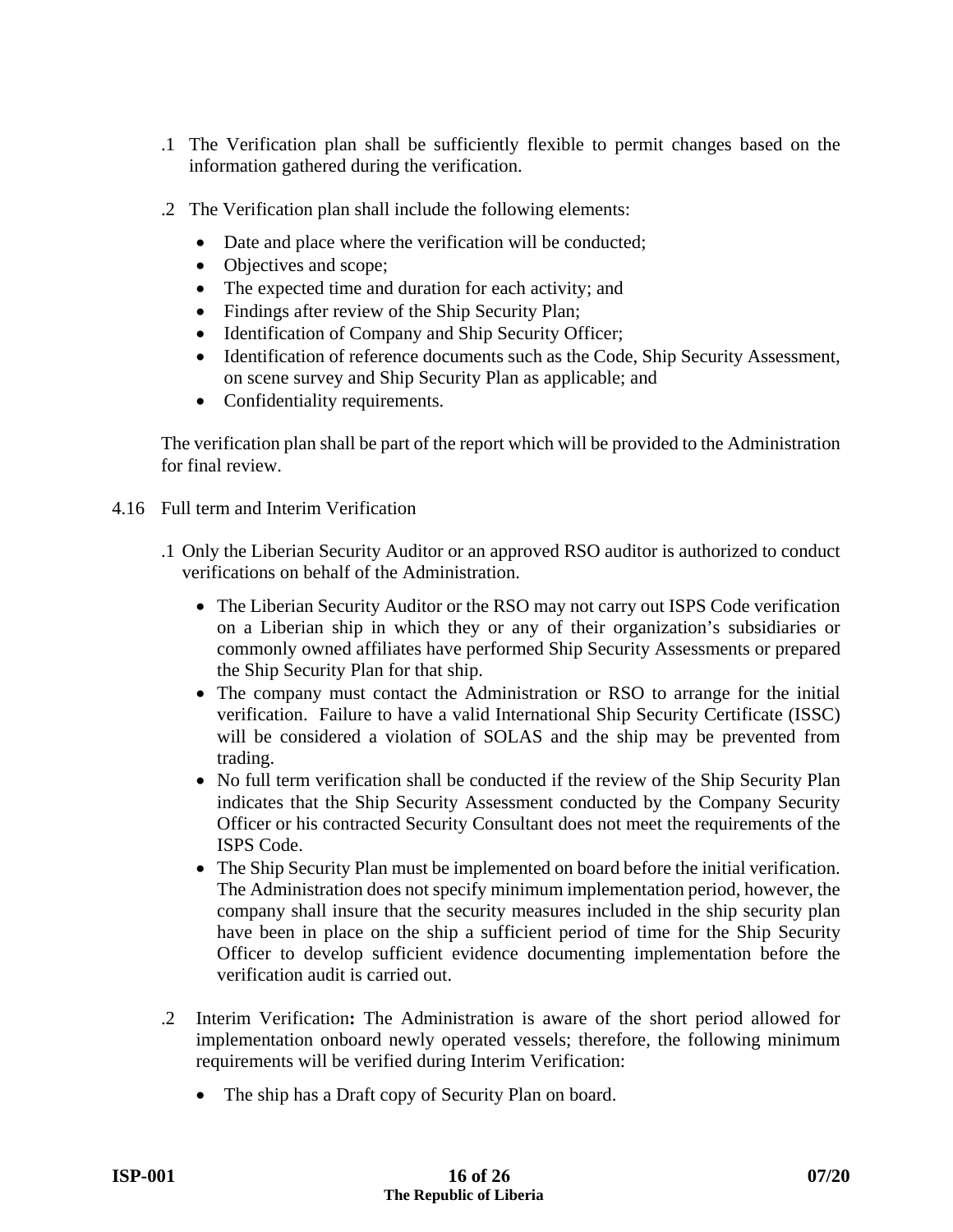- The Ship Security Assessment and Ship Security Plan have been submitted to the Administration for approval.
- The Company Security Officer has been designated and trained.
- The Master and senior officers are familiar with their security duties.
- The crew has received security training before the vessel gets underway.
- All Security related forms and documents are onboard.
- The required records have been started.
- Security instructions which the company has identified as essential to be provided to the Master prior to the vessel's first voyage under Liberian flag have, in fact, been given to the Master.
- There is a plan to conduct full term verification within six months.
- .3 Verification by Liberian Security Auditors: When scheduling a security verification using the services of a Liberian security auditor, the Company Security Officer should complete Form 201. "Audit Inspection Application Form", Click **[HERE](https://www.liscr.com/maritime/schedule-inspection)**) and submit it to the Audit and Inspection Coordination Division at audit@liscr.com. The approved SSP (or draft SSP for Interim Verifications) must be available on board the ship.

An Audit carried out by a Liberian Security Auditor (LSA) will be conducted as described below:

- Preparation of the Audit: The LSA shall coordinate his visit onboard the vessel with the local agent and CSO.
- When executing the audit, the LSA shall:
	- o Conduct an opening meeting with at least the Master and SSO using the following agenda:
		- Confirmation of the security level of the vessel and the port.
		- Confirm the working language.
		- Introduction of the members of the audit team.
		- Explanation of the scope and requirement of the audit.
		- Outline the audit program and ensure there is sufficient time to complete the audit.
		- Set communication guidelines for auditors and crew.
		- Agree who in the crew will accompany the auditors as they verify the security measures on board the vessel.
		- Verify vessel's crew list.
		- Confirm that adequate resources and accessibility to restricted areas shall be provided to the auditors.
		- Confirmation that the auditor will ensure the confidentiality of the information obtained during the audit.
		- Schedule the closing meeting.
	- o Conduct an audit team briefing with all parties who participate in the audit (audit team) and familiarize himself with the approved SSP. A photocopy of the SSP shall not be accepted and if an approved SSP is not available, the auditor will not continue with the audit.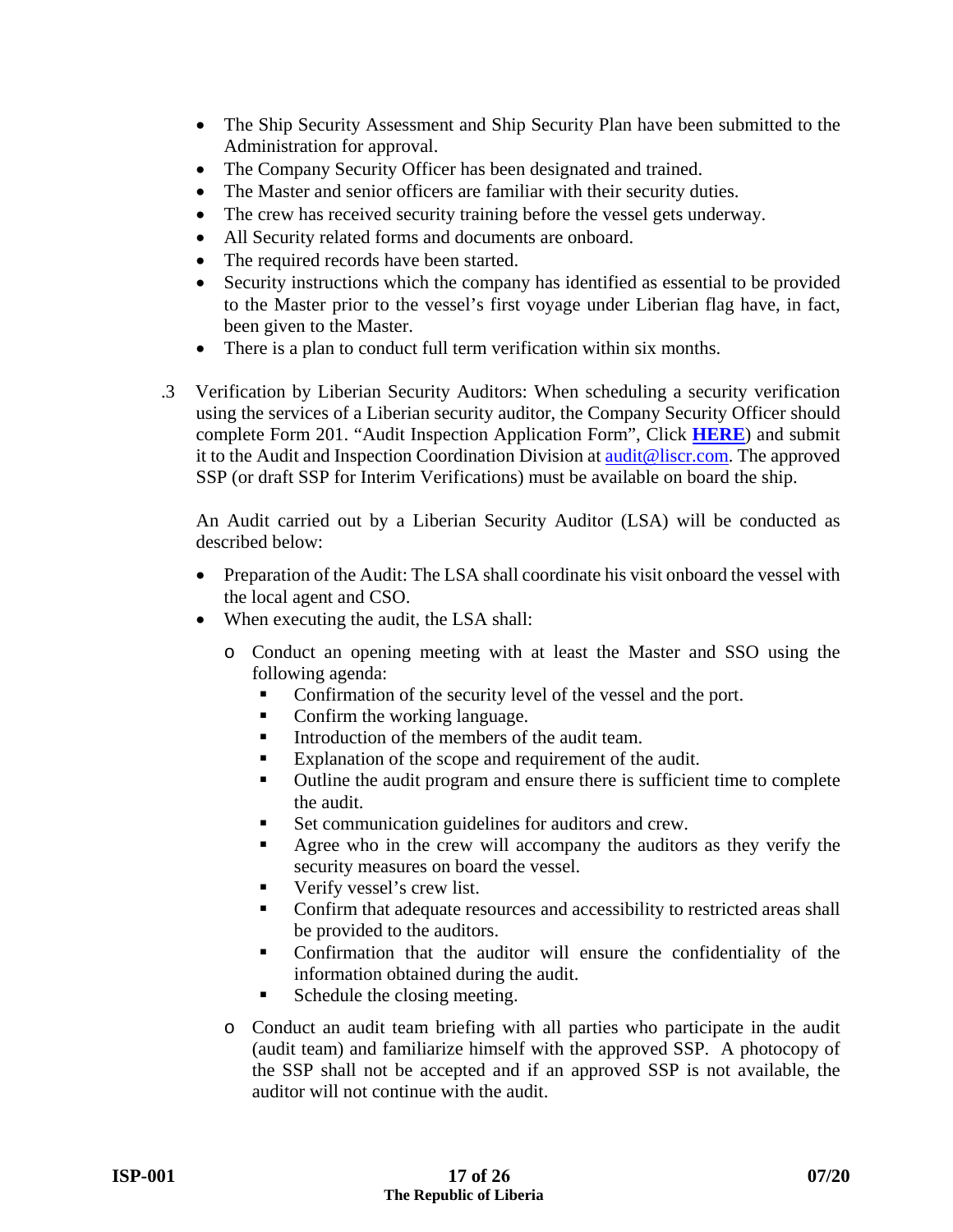- o Conduct the audit with the audit team.
- o Conduct an audit team debriefing to gather conclusions and recommendations.
- o Conduct a closing meeting with at least the Master and SSO.
- o Send the report to the Audit and Inspection Coordination Division at audit@liscr.com.
- 4.17 Non-Conformities and Additional Verifications
	- .1 An International Ship Security Certificate **(**ISSC) will not be issued if there are any ISPS Code non-conformities. Non-conformities identified during the verification audit shall be documented and reported to the Company Security Officer and the Administration.
	- .2 Any failure of security equipment or systems, or suspension of a security measure that does not compromise the ship's ability to operate at security levels 1 to 3 shall be reported without delay to the Administration with details of the equivalent alternative security measures the ship is applying until the failure or suspension is rectified together with an action plan specifying the timing of any repair or replacement.
	- .3 The Administration retains the right to conduct verification and inspection activities independent of or in concert with those of a RSO in order to verify proper implementation, application, and enforcement of the provisions of the ISPS Code.
- 4.18 Certification: An ISSC shall be issued to each ship following a satisfactory verification either by the Liberian Security Auditor or an approved RSO auditor working on behalf of the Administration.
	- .1 The ISSC will not be issued until all deficiencies in the implementation or the plan itself have been rectified.
	- .2 The ISSC will be issued for a period of up to five years from the date of successful completion of the initial verification. It may be issued for a shorter period of time if the Company wants to harmonize the ISSC with the SMC.
	- .3 The validity of the ISSC is subject to at least one intermediate verification (by the Administration or an approved RSO) between the dates of second and third anniversary of the issuance of the ISSC. If the ISSC is issued for a period of less than three years the verification will be conducted upon the renewal and an intermediate verification will not be required.
	- .4 The company is responsible for conducting an internal security audit each year on each ship to assess the functioning and effectiveness of the Ship Security Plan on board. This can be done in concert with the internal ISM audit.
	- .5 Re-issuance of the ISSC is contingent upon the satisfactory verification of the effectiveness of the Ship's Security Plan in meeting the objectives specified by the ISPS Code.
	- .6 The date and place of issue stated on the ISSC is where the certificate was printed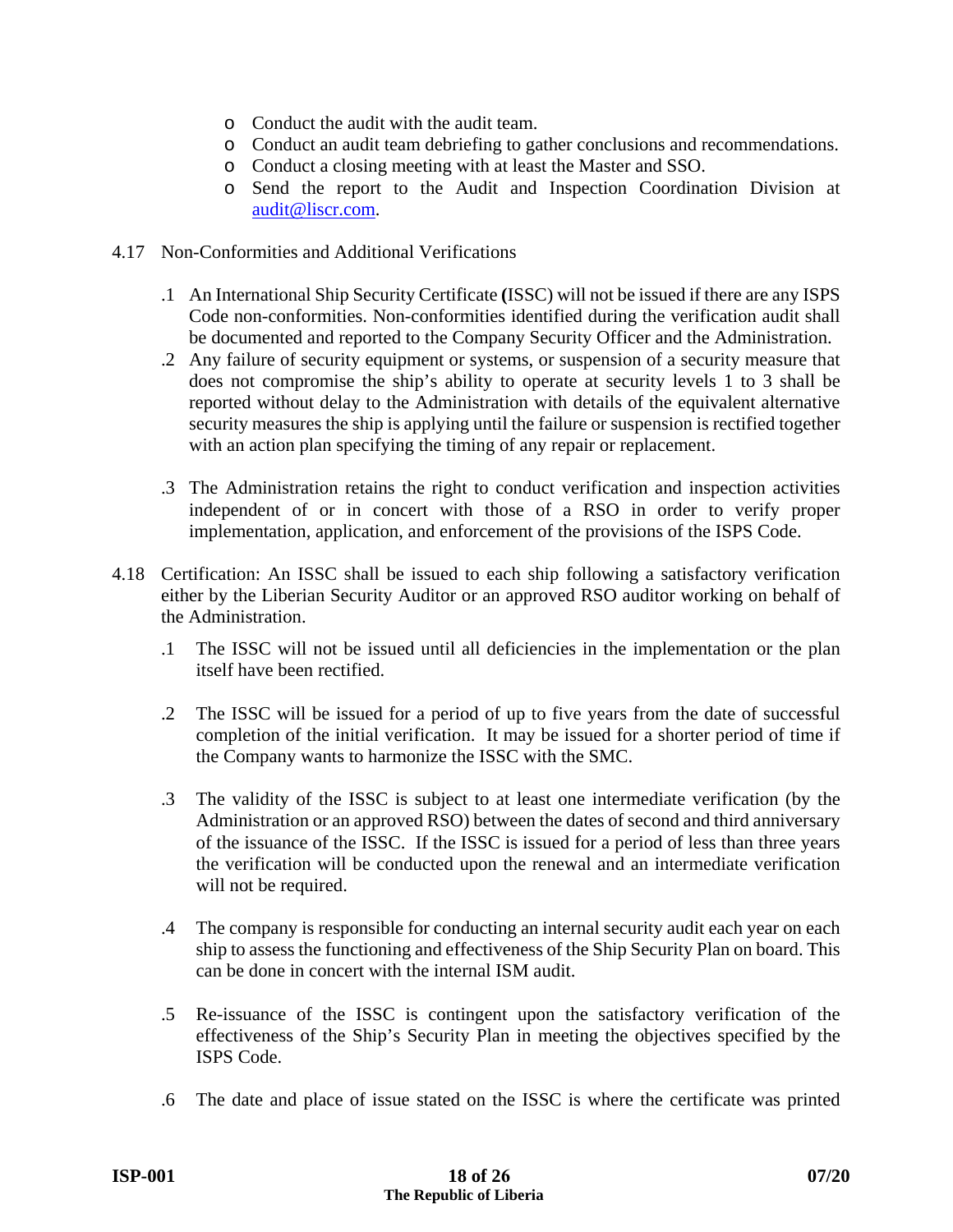regardless the date and place of the verification. e.g. the verification took place on 25 June 2019 in Singapore and the certificate was issued in LISCR head office Dulles, Virginia on 25 July 2019 then the date and place of issue will be 25 July 2019 at Dulles, Virginia. The ISSC will be valid until 24 June 2024.

- .7 Full term ISSC issued by the Liberian Administration cannot be endorsed by RSO, without the authorization of the Administration.
- 4.19 Interim Certification
	- .1 Interim International Ship Security Certificates may only be issued if the Administration or an approved RSO acting on behalf of the Administration verified compliance with provisions of the ISPS Code A/19.4.2 and for the following purposes:
		- New ships on delivery,
		- Existing ships on reactivation,
		- Transfer from another Flag, or
		- A company takes on responsibility for the operation of a ship, which is new to the company.
	- .2 Prior to the expiration of the Interim International Ship Security Certificates, the Administration or the approved RSO should issue full term International Ship Security Certificates upon satisfactory verification that the Ships Security Plan has been implemented on board the ship.

#### **NOTE: An Interim ISSC shall be valid for six (6) months, or until the Certificate required by section 19.2 of the ISPS Code is issued, whichever comes first and may not be extended.**

4.20 Exemptions and Dispensations

While the Administration may consider issuing manning dispensations in the event that the Ship Security Officer becomes incapacitated, companies are advised that Port State Control Authorities may prohibit entry into a port of a vessel with such a dispensation.

#### **5.0 NONCOMPLIANCE WITH THE ISPS CODE:**

5.1 Certificate Withdrawal

ISPS Certificates may only be withdrawn at the determination of the Administration.

Cause for certificate withdrawal may include, but is not limited to, the following deficiencies:

- Failure to coordinate and conduct the periodic or intermediate verifications,
- The information on the CSR is not correct,
- The Company Security Officer fails to ensure compliance of a vessel,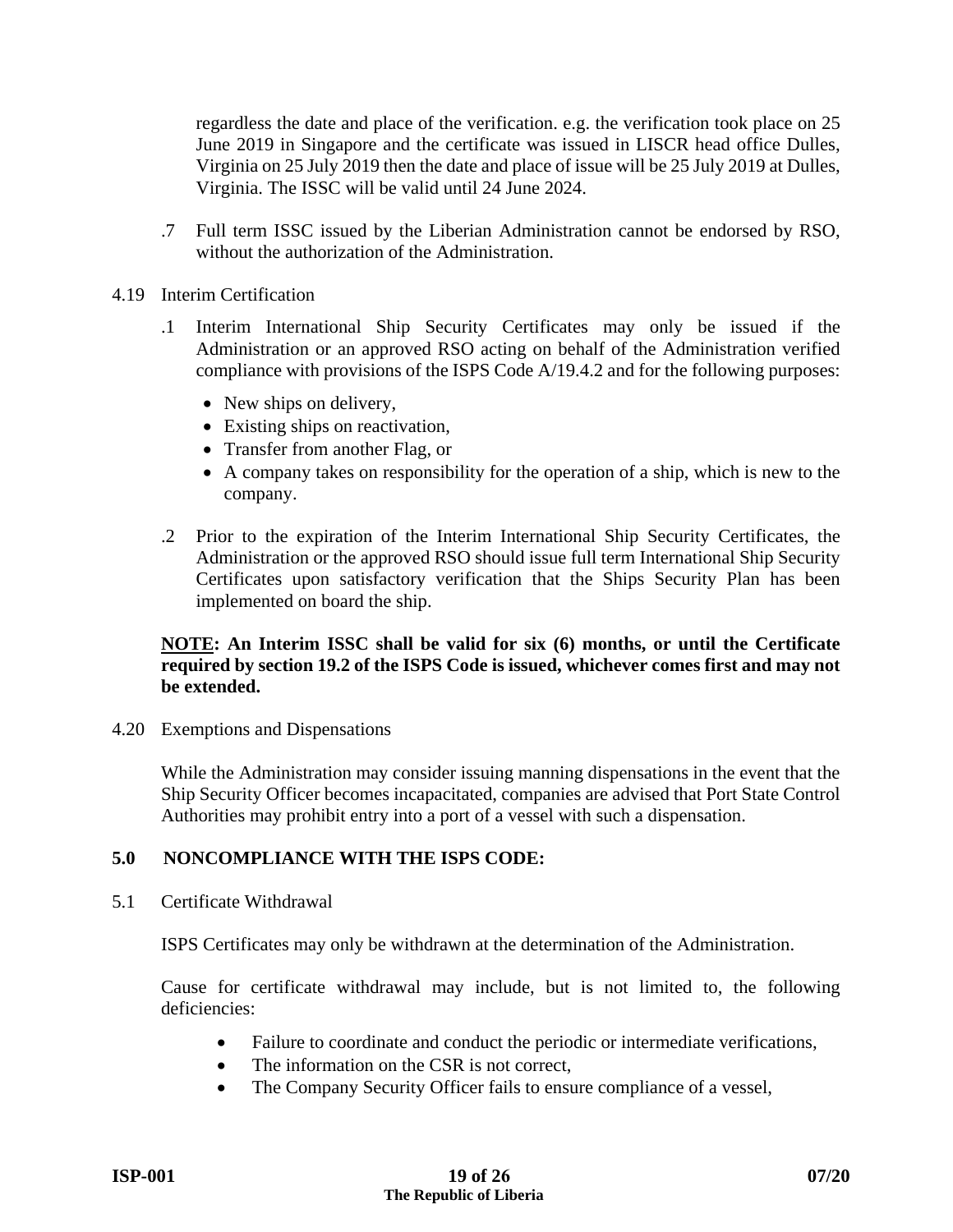- The Ship's failure to maintain its Ships Security Plan in compliance with the requirements of the ISPS Code,
- The Ship's failure to install required systems such as Long Range Identification and Tracking (LRIT), Automatic Identification System (AIS), or Ship Security Alert System (SSAS) and/or failure to mark the IMO Number as required,
- Deviations or defects related to the ISPS Code requirements which remain uncorrected beyond their due date, and
- The recommendation of the approved RSO or Liberian Security Auditor based upon evidence of the vessel's noncompliance with the Code.
- 5.2 Appeals

In the event a Company disagrees with a determination made by the Liberian Security Auditor or the approved RSO auditor, the Company Security Officer may make a direct appeal to the Administration. The final determination will be based upon both the substance of the appeal and the recommendation of the Liberian security auditor or the approved RSO.

#### **6. 0 ALTERNATIVE SECURITY AGREEMENTS:**

At the request of the vessel's operators, the Administration will conclude Alternative Security Agreements with other Contracting Governments for vessels engaged upon limited short International voyages, usually on fixed routes between ports that must also be party to the agreement. As part of the agreement, Liberia or one of the other Contracting Governments signing the agreement shall agree to inform other Contracting Government which may be affected by providing a notice to the appropriate subcommittee at IMO. In no case, shall such agreement compromise the level of security of other ships, and port facilities not covered by this agreement. Ships covered by such an agreement, may not engage in ship-to-ship activities with ships not covered by said agreement. These agreements shall be reviewed by this Administration annually or earlier if the need arises and shall be reviewed by all parties at least every five years.

It is the vessel operator's responsibility to work with the other Contracting Governments to develop the first draft of the agreement for signature.

### **7. 0 INTERFACING WITH PORT AND COASTAL AUTHORITIES:**

7.1 Interaction:

The SSP should include procedures and security measures for interfacing with ports, vessels, platforms and facilities. (ISPS Code B/9.5.1). The Company Security Officer and the Ship Security Officers are encouraged to contact the Port Facility Security Officer (PFSO) and develop a close working relationship. Port Facility contacts are available on the International Maritime Organization's ISPS Code database which may be accessed via the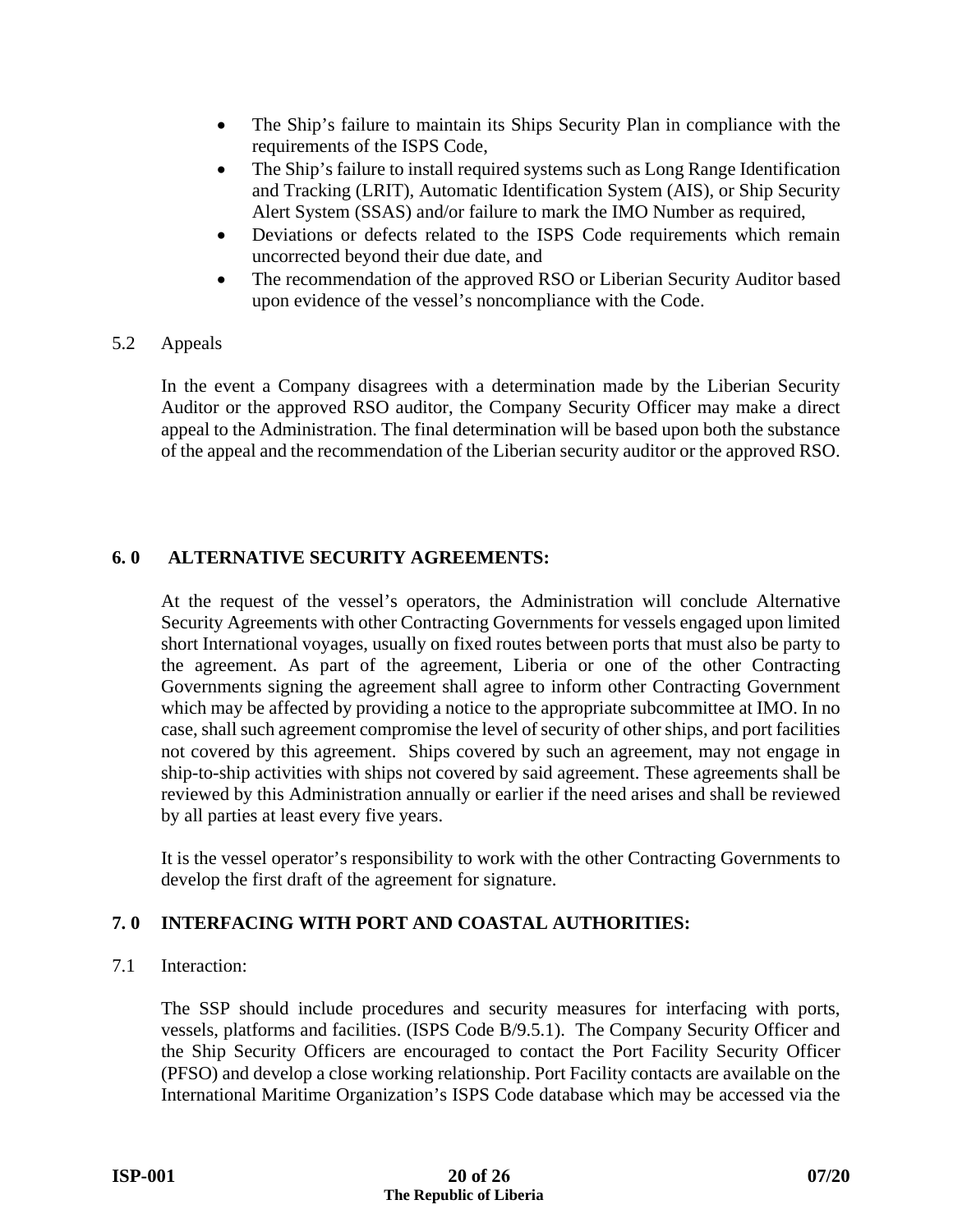IMO website, www.imo.org by following the links to "GISIS" and by selecting "Maritime Security"; or using the URL *http://gisis.imo.org/public/* 

7.2 Differences in the Security levels set

If a ship is at a security level, which is different from that of the Port or Coastal State Authorities in which the ship sails, then the ship will set the higher security level of the two. If the Ship's security level is higher than the port, facility, vessel or platform then the Ship Security Officer will notify the Company Security Officer. The CSO should provide this information to the PFSO together with any background information that he has available.

7.3 Report of Port Facility Security concerns:

When a Ship Security Officer has concerns about security of a port facility, which is supposed to operate in accordance with an approved Port Facility Security Plan he should report the problem to the Master and contact the PFSO to discuss the matter. If the concerns cannot be resolved, he should:

- Report such concerns to the Company Security Officer.
- Record the actions taken by the CSO and/or SSO to establish contact with the Port Facility Security Officer (PFSO), and/or any other persons responsible for the security of the port, ship or platform being interfaced;
- Record security measures and procedures put in place by the ship, bearing in mind the security level set by the Administration and any other available security related information; and request a Declaration of Security or complete and sign, on behalf of the ship alone, a Declaration of Security, if the PFSO declines or is unavailable;
- Implement and maintain the security measures and procedures set out in the Declaration of Security throughout the duration of the interface; and
- Report the actions taken to the CSO and through the CSO to the Administration.

The CSO shall contact the Administration if assistance in obtaining a resolution is needed.

7.4 Report of Ship Security defects:

When a Port State inspector has determined that there is a problem with the Ship's Security Plan or the implementation of the plan on board a ship, the Master is to report the problem to the Company Security Officer. The CSO shall notify the Administration. The Administration will consider sending a Liberian Security Auditor to verify the compliance onboard the vessel. The CSO shall send a corrective action report to the Administration addressing all non-conformities and/or deficiencies found.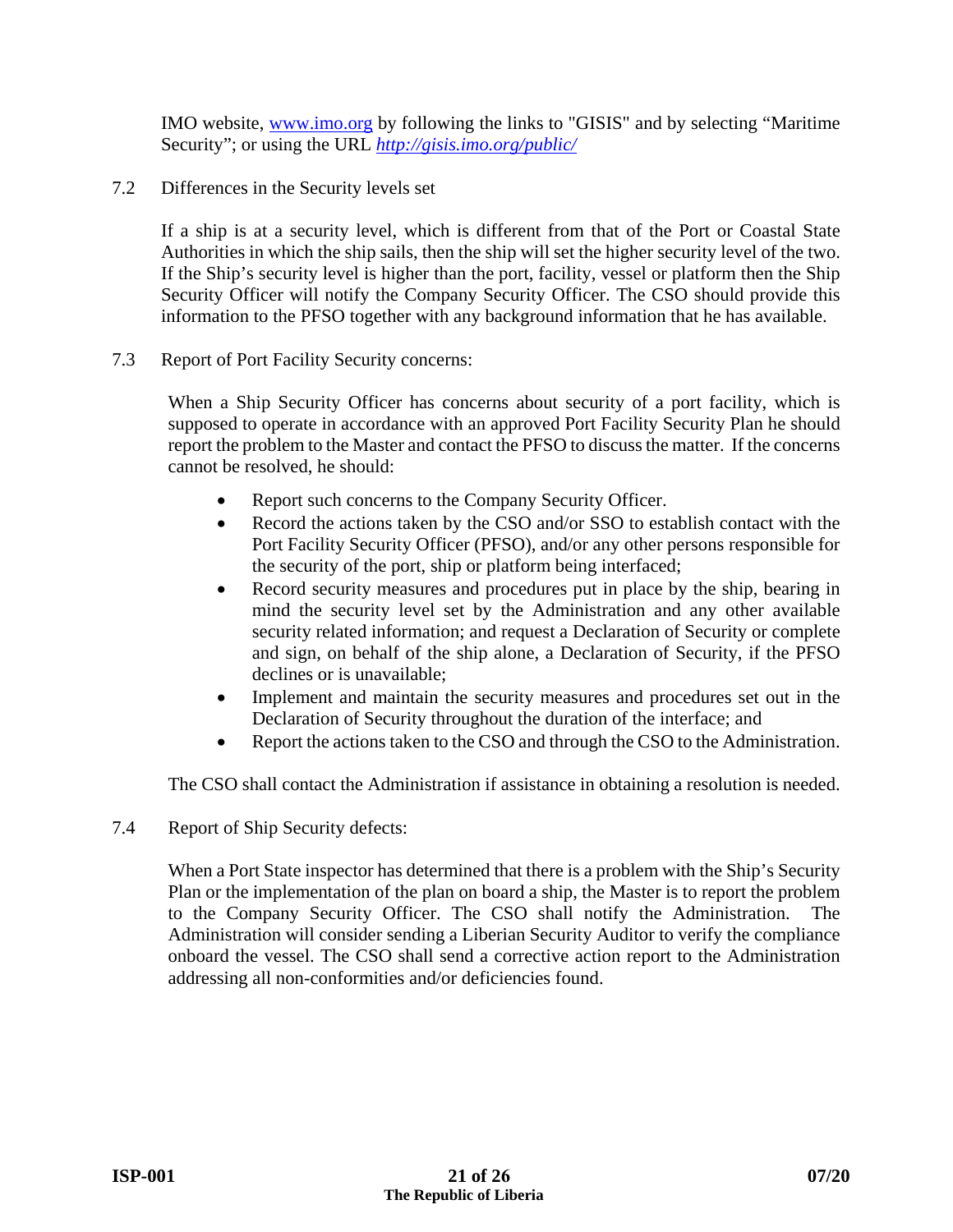#### **8.0 TECHNICAL AND EQUIPMENT REQUIREMENTS:**

8.1 Ship Identification Number (SOLAS Chapter XI-1 Regulation 3)**:**

Ships constructed before 1 July 2004 by the first scheduled dry-dock after 1 July 2004 and for all vessels built on or after 1 July 2004, the ships identification number (IMO number) shall be permanently marked on the vessel in accordance with the regulations. The number includes the letters **IMO** in front of the number (example: IMO1234567).

- .1 The permanent marking will be plainly visible, clear of any other markings on the hull and shall be painted in a contrasting color.
- .2 The markings shall be made by raised lettering or by cutting it in or by center-punching it or by any other equivalent method that ensures the marking is not easily expunged.
- .3 On ships constructed of material other than steel or metal, the Administration shall have to approve the method of permanently marking.
- 8.2 Automatic Identification Systems (AIS)

All Liberian Flag ships engaged in international voyages are required to have an AIS approved by the vessel's Classification Society, installed in accordance with SOLAS Chapter V Regulation 19.2.

- .1 If an AIS has not been installed on the ship the ship must have an exemption certificate issued by the Administration. The Administration may exempt ships from the application of these requirements when such ships will be taken permanently out of service within two years after the implementation date. Please contact the Security Department at **security@liscr.com** if you believe that the vessel may be exempted.
- 8.3 Continuous Synopsis Record (CSR) SOLAS Chapter XI-1 Regulation 5

All vessels that are required to comply with the ISPS Code are required to maintain a Continuous Synopsis Record, which includes a history of registration, ownership, and management of the vessel. The vessel's owners shall ensure the vessel's CSR records include all original CSRs, CSR Amendment request forms, and Index of Amendments. The Administration will maintain a copy of the CSR record for Liberian ships as long as they remain in the registry. The vessel operator is responsible for keeping the Administration informed of any changes regarding their vessels CSR record. Failure to keep the Administration informed of any changes is cause for the Administrations withdrawal of a ship's ISSC.

Marine Notice **[ISP-002](https://www.liscr.com/sites/default/files/online_library/ISP-002_Rev.06-12.pdf)** contains specific guidance regarding CSRs.

8.4 Ship Security Alert System (SSAS) (SOLAS Chapter X1-2 Regulation 6)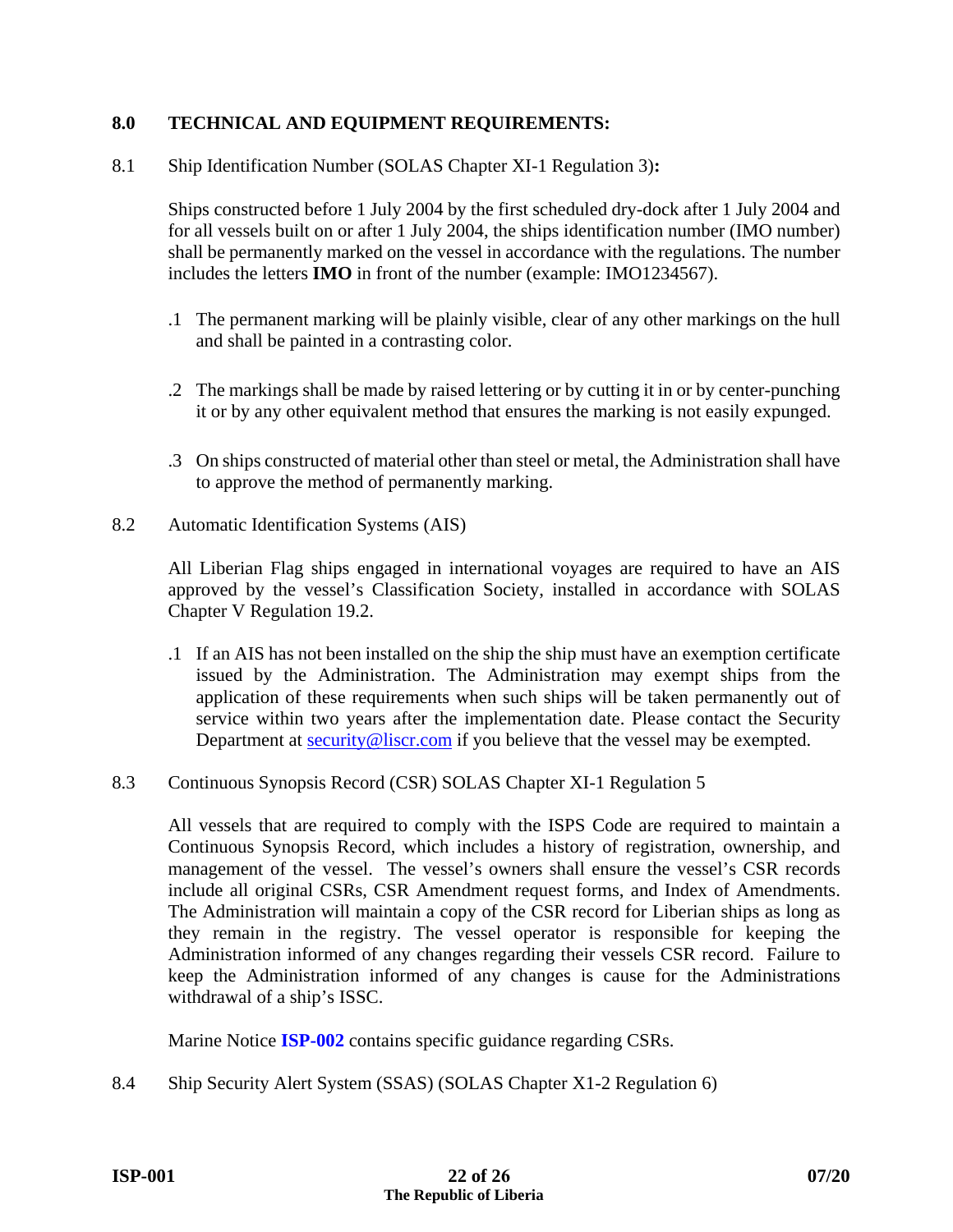All vessels listed below and engaged on international voyages shall have an operational Ship's Security Alert System (SSAS) installed.

Passenger Ships, including high-speed passenger craft and the following vessels of 500 gross tonnage and upwards:

Oil tankers; Chemical tankers; Gas carriers; Bulk carriers; Cargo high-speed craft; Other Cargo Ships, and Self-Propelled Mobile offshore drilling units.

- .1 Verification of Installation:
	- a. Initial SSAS Verification: The on board installation and operation of the SSAS must be verified upon installation by a security auditor from the Administration or the RSO that issued the ISSC for a particular vessel. The issuer of the ISSC is already familiar with the SSP and the vessel.
	- b. The SSAS equipment and its operation is confidential. In order to maintain the confidentiality of the SSAS, the verification of the SSAS should be conducted by the same organization that issued the ISSC. The number of individuals involved in the review and verification process, and who have knowledge of the location of the activation buttons should be kept to a minimum.
- .2 Verification Procedure:
	- A SSAS message marked "TEST" shall be sent by the ship to the Administration in order to verify that the system works properly, prior to having the installation verified by an auditor. Confirmation of receipt of the SSAS message will be sent by email to the CSO. The CSO should provide a copy of the confirmation message to the ship's Master, so it can be available for viewing by the auditor that verifies the SSAS installation.
	- Throughout the SSAS verification, the security auditor will evaluate the procedures outlined in the SSP, interview the Master and SSO on their knowledge of the procedures, and verify the installation and programming of the SSAS.
	- The SSAS verification can take place in conjunction with another scheduled inspection, audit or survey provided the inspector or surveyor is also an authorized security auditor and the on board verification takes place within one year of the installation. For example, the on board installation verification may be conducted in conjunction with a Liberian annual safety inspection.
	- Although a Verification Letter is not required, the Administration will provide a letter confirming successful installation of the SSAS when requested.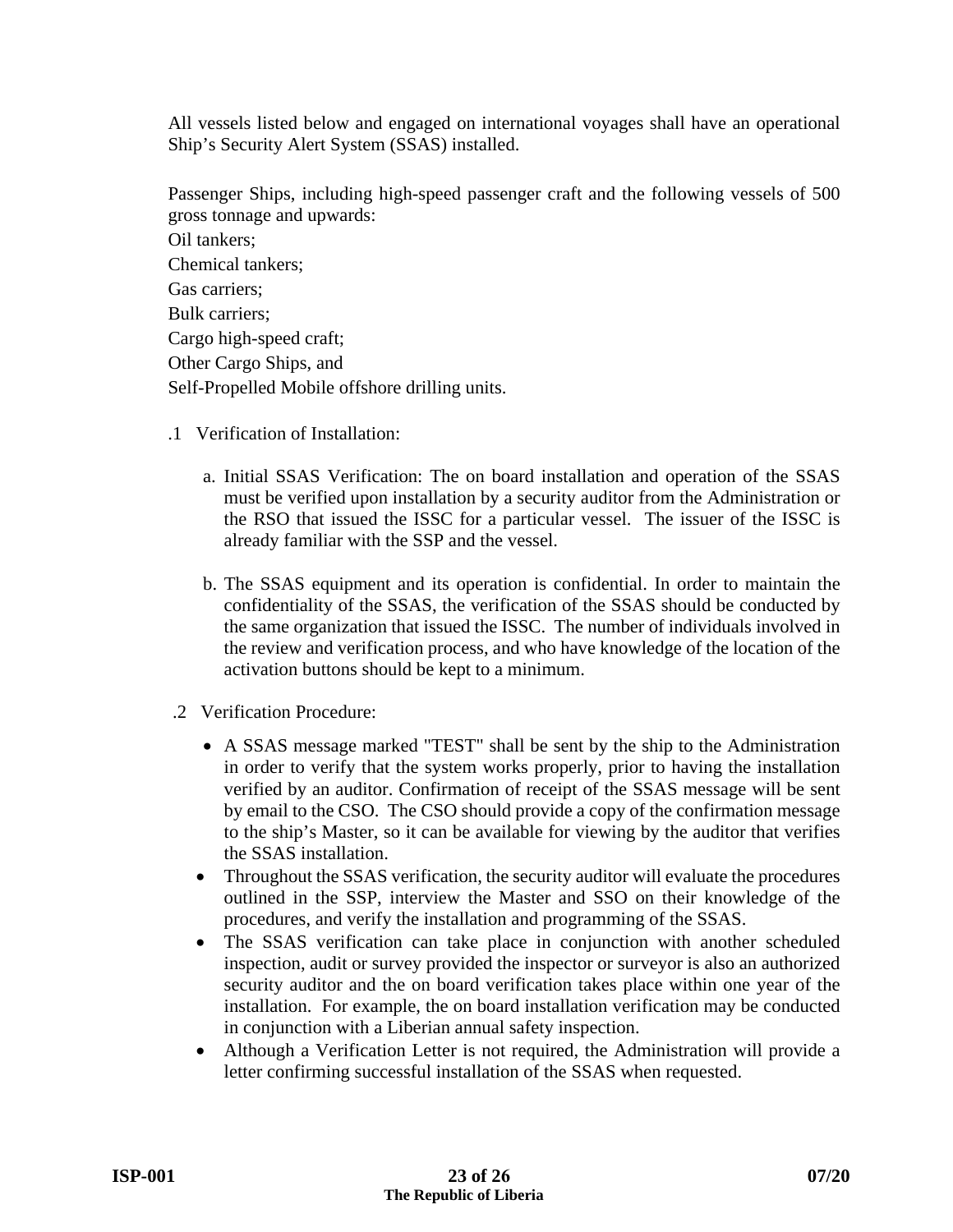- .3 SSAS message sent in error: Should a SSAS message be sent that is not a test or an actual alert, the Company Security Officer should immediately confirm that the SSAS message was sent in error. The CSO will then inform all concerned parties and the Administration that the alert is false and that no emergency response action should be taken.
- .4 Ship security alert process and programming:
	- a. At a minimum the SSAS message should provide:
		- Name of vessel
		- IMO Vessel Identification Number;
		- Call Sign;
		- Maritime Mobile Service Identity;
		- Course and speed of the vessel
		- GNSS position (Latitude and Longitude) of the ship; and
		- Date and time (UTC) of the GNSS position.

Additional information, such as the name and contact phone number for the CSO may be included if the SSAS is capable of such programming, but this additional information is not required.

- b. Competent Authority: The competent authority for Liberia is the Office of the Deputy Commissioner for Maritime Affairs, Attn: Maritime Security Department.
- c. Destination: For Liberian flag vessels the Ship Security Alert shall be sent directly to both the company and the Administration. The SSAS should be programmed to send an alert message to:  $\frac{alam@licc.com}{a}$ . If the company has authorized a third party service provider to receive the SSAS messages on behalf of the company, please provide this Administration with the name and contact information for the service provider of the ship security alert system and coverage for your vessels.
- d. Testing: The Administration requires a test message as soon as the SSAS has been initially activated (new buildings, change of flag to Liberia, when the system is replaced and annually thereafter. During testing of the system, it is requested that the test message contains the word: "TEST" in order to identify it as such and avoid the need for additional communication between the CSO and the Administration. If the system is not capable of inserting the word "TEST" into the alert message, then the CSO must send the Administration an email to: security@liscr.com in advance of sending the alert advising the Administration that the system will be tested.
- e. Confirmation of SSAS Test Messages: The Administration will only provide confirmation of receipt of test messages required in 8.4.2.4. Confirmation of other test messages will not be provided unless specifically requested in advance of the test. To obtain confirmation of a SSAS test message for compliance verification purposes, the vessel or the company shall request such a confirmation in advance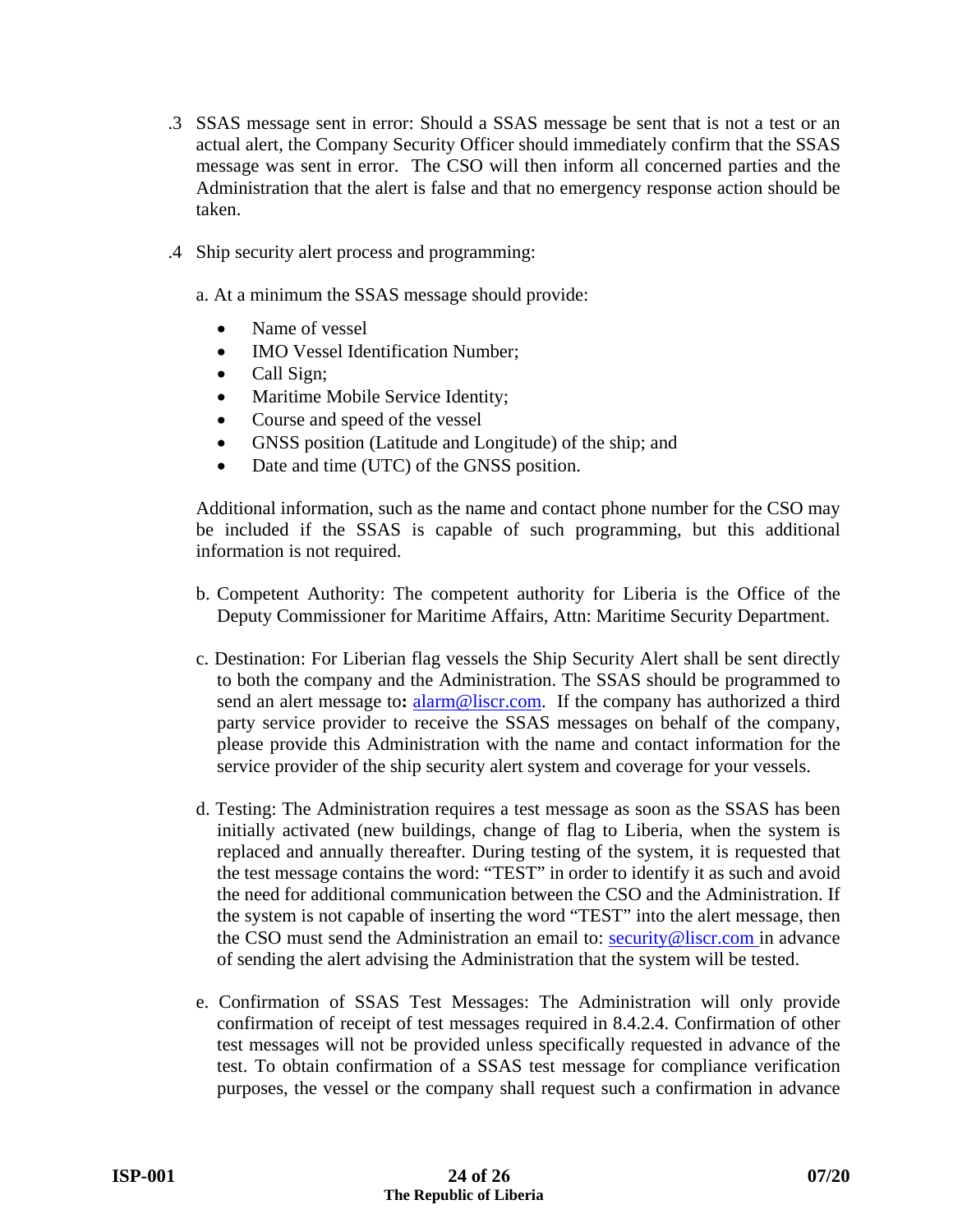and upon completion of the test. The request should be sent by e-mail to security@liscr.com and include:

- Vessel name and IMO Number
- Date time of proposed test.
- Purpose of the test.
- E-mail address of the CSO (or the company) where the CSO requests the Administration to send the acknowledgement of the test message.

Please additionally note the following:

- The Administration requires a test message **only once a year** or before / during SSAS verification.
- Test messages will only be confirmed during the normal office hours of the Administration.
- The SSAS test message should, as far as possible, be transmitted at the date and time specified in the request message.
- The confirmation e-mail of the SSAS test message sent by the Administration should be retained on board as evidence of a successful operation until the next audit.

#### **9.0 ADMINISTRATION'S PROGRAM FOR SETTING SECURITY LEVELS**

9.1 The Administration will post the current Security Level on its website www.liscr.com (Click **[HERE](https://www.liscr.com/maritime/maritime-security-department)**) and notify CSO's of setting of security levels of 2 or 3 through Marine Security Advisories by Email, or direct contact to the vessels, as appropriate. The Marine Security Advisories and special security bulletins are issued to indicate threats to the Liberian fleet regardless of the security level in specific ports. The CSO and SSO should obtain the security level of ports to be visited through the appropriate port authorities.

The vessel will comply with the port security level if the port security level is higher than the security level set onboard.

- 9.2 The Administration will consider the following when setting the appropriate security Level at a port of another Contracting Government or a High Risk Area:
	- The degree that the threat information is credible;
	- The degree that the threat information is corroborated;
	- The degree that the threat information is specific or imminent;
	- The potential consequences of such a security incident, and
	- The relevancy of the information to the vessel's operating area.

#### **10. GUIDANCE ON ACCESS TO VESSELS (SHIPS) UNDER THE ISPS CODE**

10.1 MSC/Circ.1156 relates to ships and recommends procedures to facilitate the boarding of official authorities in order to carry out their duties and/or services onboard ships. In particular, it addresses how the vessel should treat public authorities, emergency response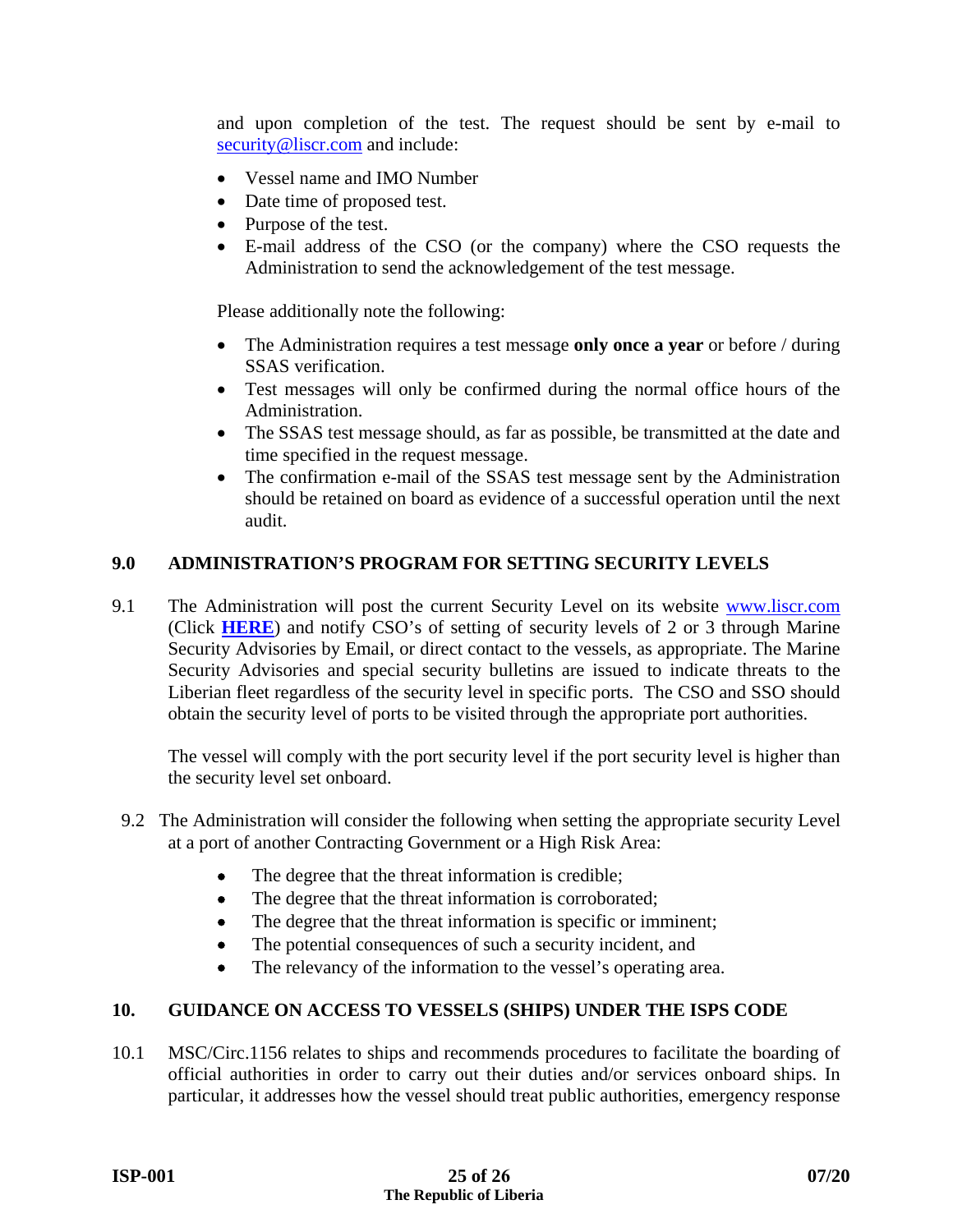services and pilots, including boarding procedures, searches, escorting and carriage of firearms. For example, in such cases where official authorities have to board a vessel for law enforcement or to respond to an emergency situation, it may not be possible or reasonable for ship's security personnel to implement the normal access control provisions required by the Ship Security Plan.

10.2 Ship operators and their Company Security Officers should thoroughly review the above mentioned circular and ensure the Guidance therein is incorporated into Ship Security Plans in order to avoid conflicts between the ship's security personnel and official authorities and to allow them to perform their duties without unnecessary delays and without any obstructions. Also, it is recommended that a copy of these circulars be included in SSP as an appendix.

\* \* \* \* \*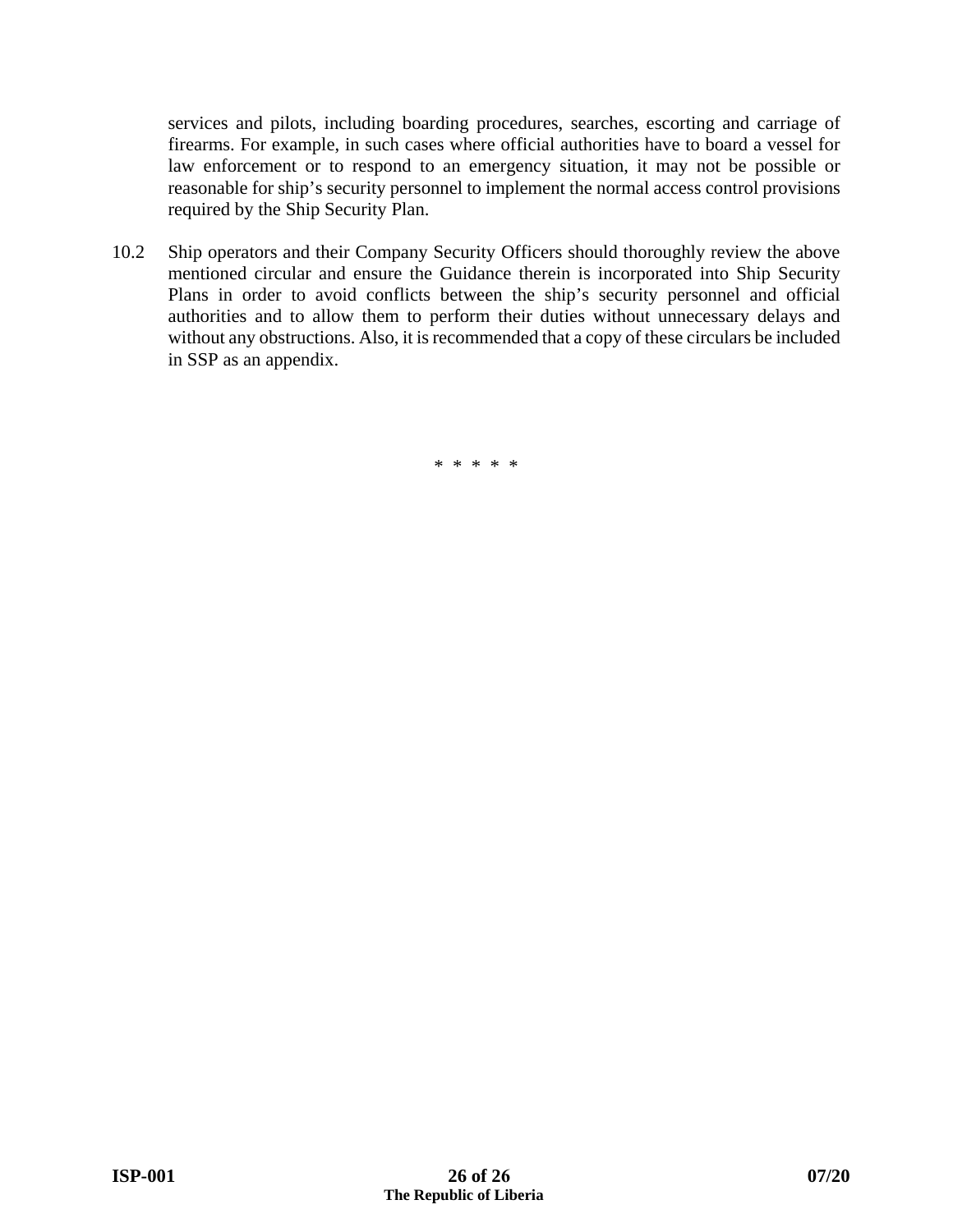## **ANNEX I**



# **INTERNATIONAL SHIP SECURITY CERTIFICATE**

## **REPUBLIC OF LIBERIA**

**Certificate No. CERTIFICATE 2008** 

| Issued under the provisions of the                                      |  |  |
|-------------------------------------------------------------------------|--|--|
| <b>INTERNATIONAL CODE FOR THE SECURITY OF SHIPS AND PORT FACILITIES</b> |  |  |
| (ISPS Code)                                                             |  |  |
| SAFETY OF LIFE AT SEA, 1974, as amended                                 |  |  |
| Under the authority of the Government of                                |  |  |
| The Republic of Liberia                                                 |  |  |
|                                                                         |  |  |

(person or organization authorized)

| Name of ship:                     |                 |
|-----------------------------------|-----------------|
| Distinctive number or<br>letters: |                 |
| Port of registry                  | <b>MONROVIA</b> |
| Type of ship                      |                 |
| <b>Gross Tonnage</b>              |                 |
| <b>IMO</b> Number                 |                 |
| Name and address of<br>Company    |                 |
| Company Identification<br>Number  |                 |

#### **THIS IS TO CERTIFY:**

- 1. That the security system and any associated security equipment of the ship has been verified in accordance with section 19.1 of part A of the ISPS code.
- 2. That the verification showed that the security system and any associated security equipment of the ship is in all respects satisfactory and that the ship complies with the applicable requirements of Chapter XI-2 of the Convention and part A of the ISPS Code.
- 3. That the ship is provided with an approved ship security plan.

Date of initial/renewal verification on which this certificate is based…………………………

| This Certificate is valid untilsubject to verifications in accordance with section |  |  |
|------------------------------------------------------------------------------------|--|--|
| 19.1.1 of part A of the ISPS Code.                                                 |  |  |

| (Place of issue of certificate)                                     |
|---------------------------------------------------------------------|
|                                                                     |
| (Signature of the duly authorized Official issuing the Certificate) |
| (Seal or Stamp of issuing authority, as appropriate)                |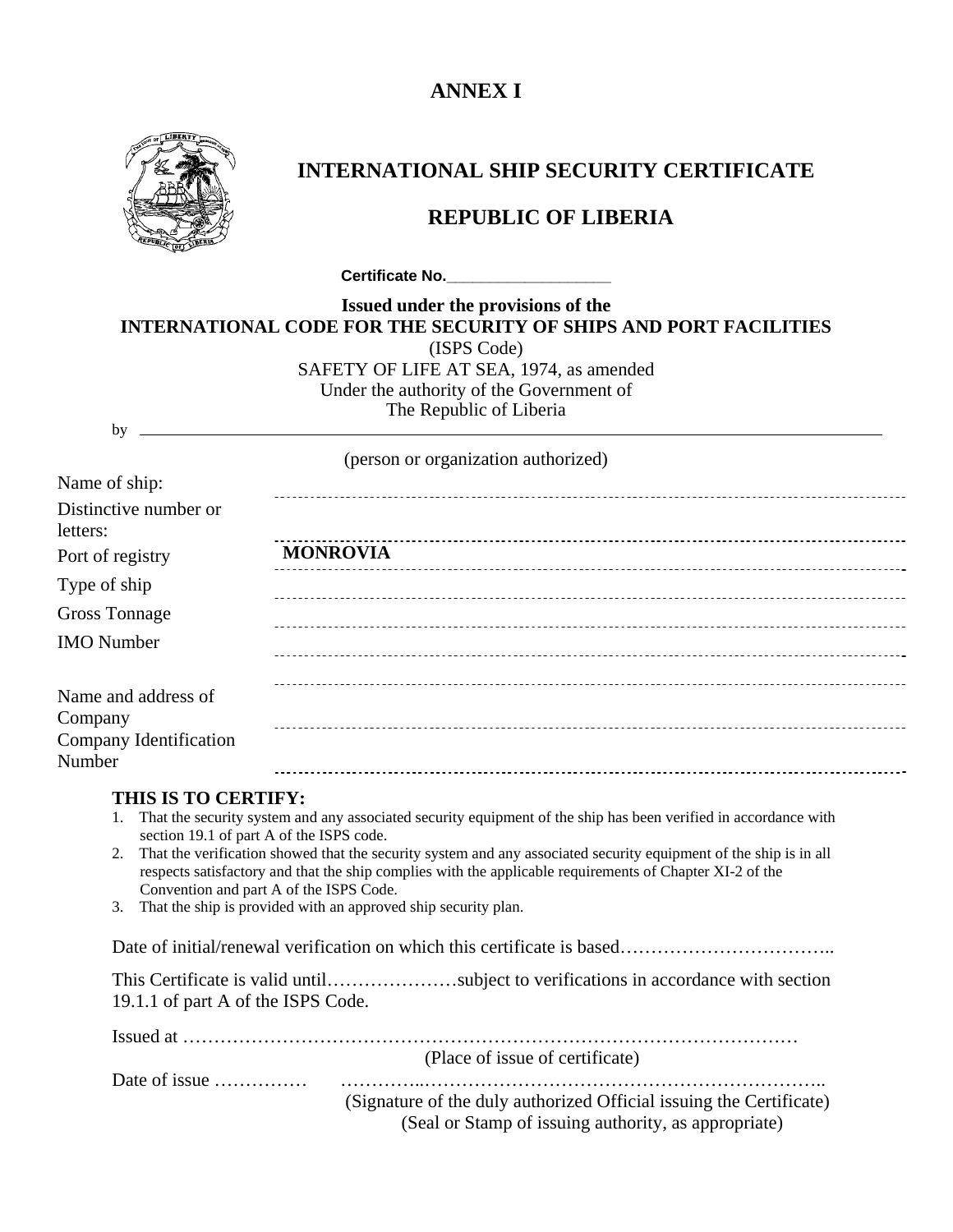## **ENDORSEMENT FOR INTERMEDIATE VERIFICATION**

THIS IS TO CERTIFY that at an intermediate verification required by section 19.1.1 of part A of the ISPS Code the ship was found to comply with the relevant provision of Chapter XI-2 of the Convention and part A of the ISPS Code.

| <b>INTERMEDIATE VERIFICATION</b>    |                                    |
|-------------------------------------|------------------------------------|
| (to be completed between the second | (Signature of authorized official) |
| and third anniversary date)         |                                    |
|                                     |                                    |
| <b>ADDITIONAL VERIFICATION</b>      |                                    |
|                                     | (Signature of authorized official) |
|                                     |                                    |
|                                     |                                    |
| <b>ADDITIONAL VERIFICATION</b>      | (Signature of authorized official) |
|                                     |                                    |
|                                     |                                    |
| <b>ADDITIONAL VERIFICATION</b>      | (Signature of authorized official) |
|                                     |                                    |
|                                     |                                    |